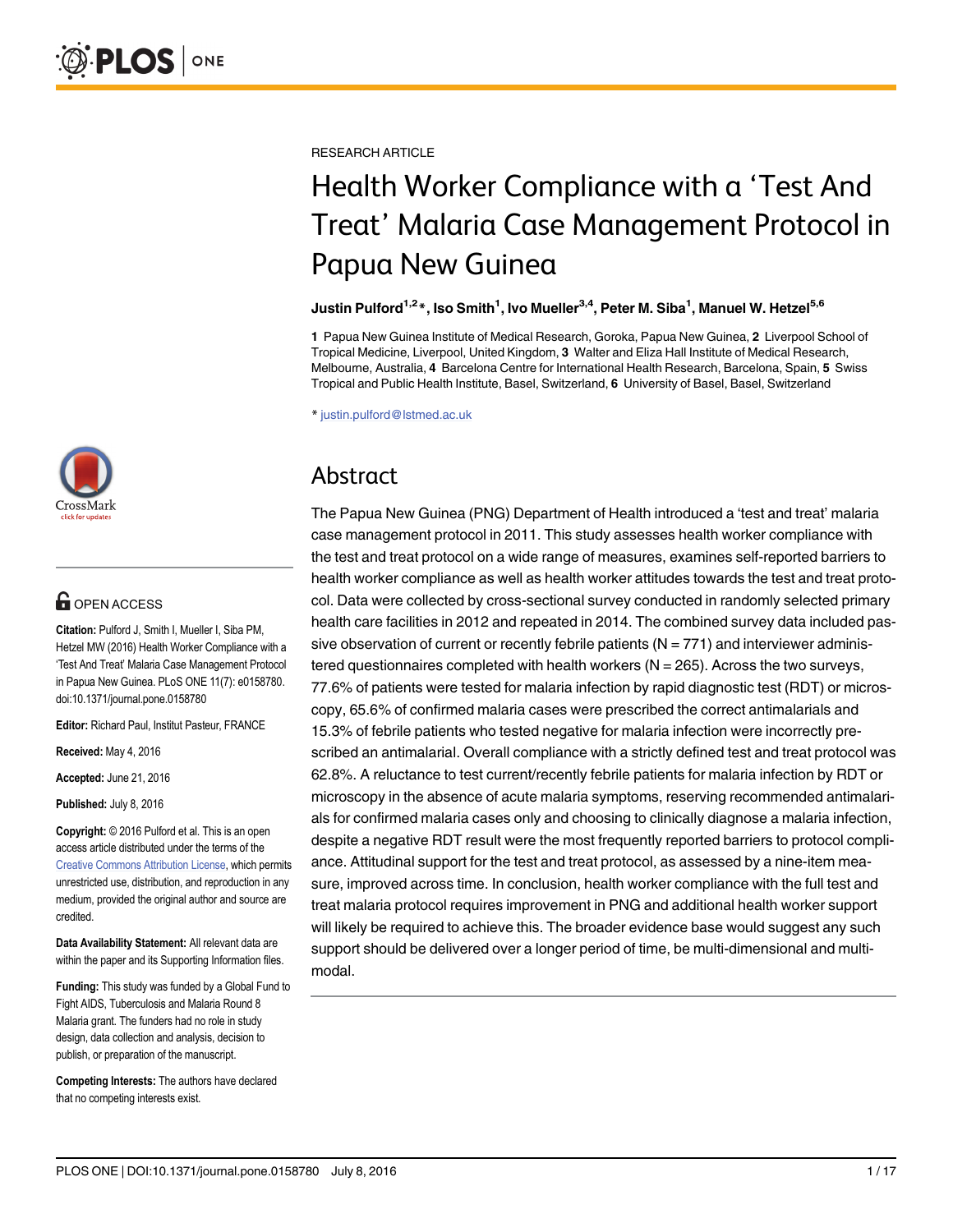### <span id="page-1-0"></span>Introduction

A global shift in malaria case management (MCM) practice has taken place over the past decade. Healthcare workers in medium- to high- malaria transmission regions are moving away from a presumptive treatment approach in which all cases of febrile illness are treated with antimalarials towards a 'test and treat' approach in which new generation antimalarials (artemisinin combination therapies or ACTs) are prescribed following parasitological confirmation by microscopy or rapid diagnostic test (RDT). The test and treat approach reflects current World Health Organisation (WHO) recommendations [[1\]](#page-13-0) and has been formally adopted by 96 of 97 countries with ongoing malaria transmission since its introduction [[2](#page-13-0)]. Nevertheless, health worker compliance has often been problematic. In many countries that have adopted the test and treat protocol, fewer than 50% of febrile cases are tested for malaria infection by microscopy or RDT  $[3-5]$  $[3-5]$  $[3-5]$  $[3-5]$  $[3-5]$  and health workers continue to report a lack of confidence in RDT results when they are used  $[6-10]$  $[6-10]$  $[6-10]$ . Similarly, ACTs are not uniformly prescribed to confirmed malaria cases  $[11-13]$  $[11-13]$  $[11-13]$  $[11-13]$  $[11-13]$  and ACTs or obsolete antimalarials continue to be prescribed presumptively or to malaria RDT negative cases  $[14-17]$  $[14-17]$  $[14-17]$  $[14-17]$  $[14-17]$ .

Health worker compliance, according to the 'systems effectiveness' model, is one of a number of sequential components that collectively determine the proportion of clinical events that are effectively treated by the formal health care sector  $[18, 19]$  $[18, 19]$  $[18, 19]$ . Other components in this model may include (but are not limited to) treatment access, availability of medicines, patient adherence to prescribed medication regimens and the quality of prescribed medications. Studies that have applied this approach to assess the proportion of malaria cases that receive effective treatment within a formal health care sector have reported mixed findings. An overall systems effectiveness of 25% (meaning the formal health care sector effectively cures 25% of all malaria infections) was calculated for children under five years in Zambia, despite relatively high health worker compliance with malaria diagnostic testing (71%) and antimalarial prescription (86%) protocols  $[20]$  $[20]$  $[20]$ . A multi-county analysis of Sub-Saharan African countries determined systems effectiveness ranged from as low as 1% in Chad and South Sudan to at most 60% in Botswana, Sao Tome and Principe and Uganda [\[18\]](#page-14-0). The relative contribution of health worker compliance to overall systems effectiveness varied greatly between countries, with compliance to firstline antimalarial treatment ranging from less than 10% to greater than 90%, as did the relative contribution of other components within the analysis (e.g. treatment access and patient adherence).

Applications of the systems effectiveness approach in an MCM context (such as those described above) have been criticised for excluding malaria cases that receive antimalarials through non-diagnostic led pathways (e.g. presumptive prescription) and ignoring nonmalaria febrile illness (NMFI) cases that receive antimalarials [\[21\]](#page-14-0). Accordingly, Rao, Schellenberg and Ghani [\[21\]](#page-14-0) extended the systems effectiveness model into a decision-tree tool designed to measure a broader array of outcomes, including: correct treatment of malaria with recommended firstline treatment, irrespective of diagnostic pathway (i.e. inclusive of presumptive, clinical or parasitologically confirmed malaria diagnoses); under-treatment of malaria cases; overtreatment of NMFI with firstline antimalarials; and the overall number of febrile patients treated appropriately (both malaria cases given firstline antimalarials and NMFI not treated with firstline antimalarials). Findings from this extended modelling exercise, drawing on data from a number of medium-to-high malaria transmission settings, highlight the complexity, and apparent trade-offs, that occur when modelling systems effectiveness at the broader level of febrile case management as opposed to MCM specifically. For example, provision of 100% stock of ACTs was found to predict a 28.9% point increase in the proportion of malaria cases given an ACT; however, this also resulted in a 26% point increase in the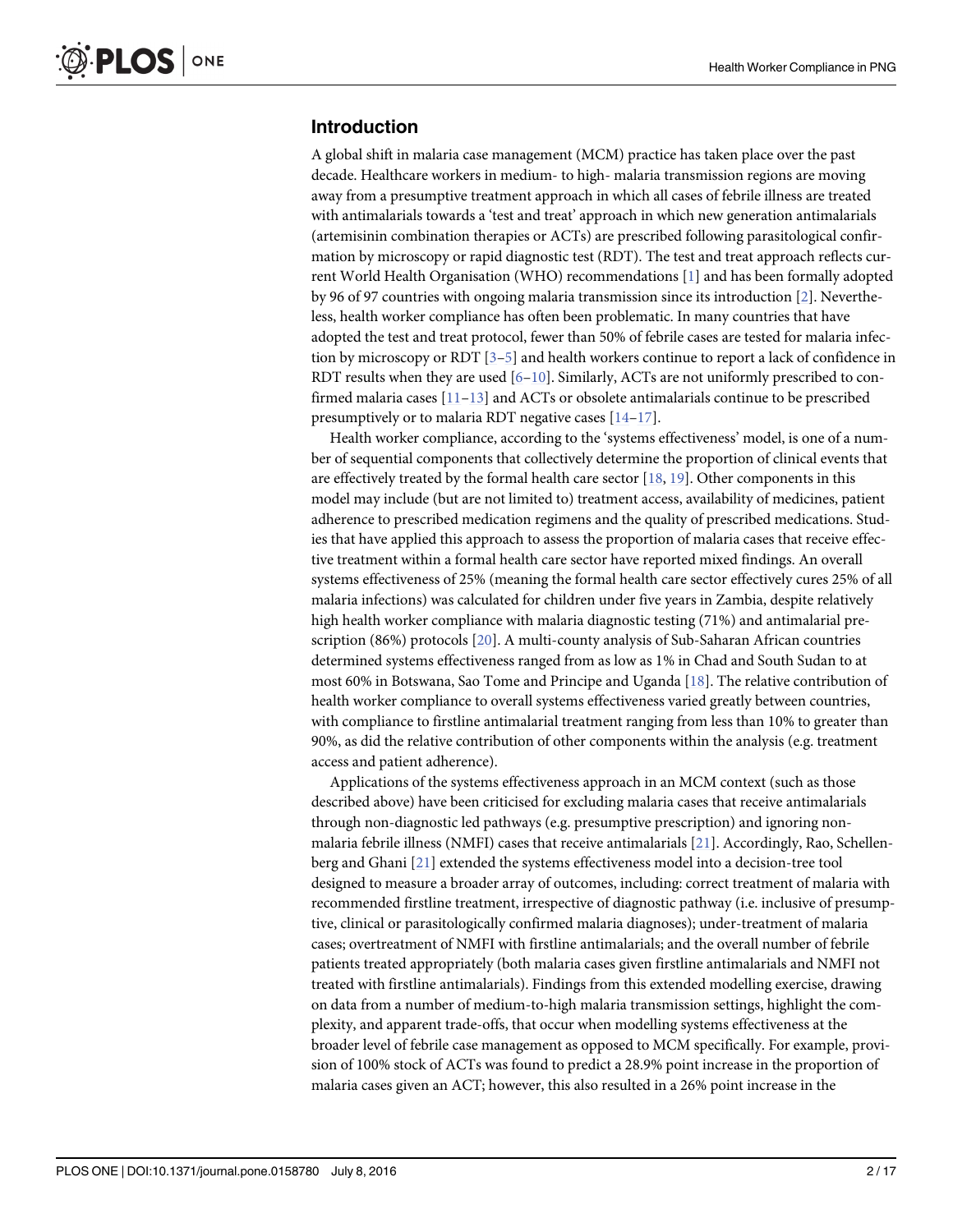<span id="page-2-0"></span>proportion of NMFI cases prescribed an ACT. Thus, when considering MCM alone, 100% ACT stock was beneficial and improved systems effectiveness, yet overall systems effectiveness for the management of febrile illness (inclusive of malarial and non-malarial illnesses) reduced.

The systems effectiveness of MCM or febrile case management has rarely been modelled outside of Africa and never in Papua New Guinea (PNG), a malarious country of approximately 7.3 million people in the Western Pacific. A national survey of health worker compliance conducted in the 12-month period following the introduction of a 'test and treat' protocol in PNG produced results illustrative of the potential tension between MCM only and extended febrile case maangement systems effectiveness models [[22\]](#page-14-0). Health worker compliance with the test and treat MCM protocol was relatively high with 68.3% of febrile patients tested for malaria infection by microscopy or RDT and 98.2% of parasitologically confirmed cases prescribed an ACT. Nevertheless, when taking all diagnostic pathways into consideration, only 31.6% of febrile patients prescribed an antimalarial had parasitologically confirmed malaria and only 19.3% of antimalarial prescriptions were ACTs [[22](#page-14-0)]. Thus, a large proportion of febrile cases were still inappropriately treated with antimalarials and the majority of antimalarial prescriptions were for obsolete, ineffective medications.

To better understand health worker compliance with febrile case management treatment practices more broadly, this paper aims to: a) assess health worker compliance on a range of measures relevant to febrile case management and systems effectiveness modelling; b) elucidate self-reported barriers to health worker compliance with current febrile case management protocols; and c) examine health worker attitudes towards current febrile case management protocols. It is anticipated that the resulting findings will provide up-to-date compliance figures and inform locally appropriate interventions to improve health worker compliance.

#### Method

This paper presents data from repeat cross sectional surveys of randomly selected primary health care facilities and their respective staff, conducted in the years' 2012 and 2014. Both surveys were conducted as part of a five year evaluation of the PNG National Malaria Control Program and followed the introduction of the 'test and treat' MCM protocol in late 2011. A full description of the evaluation program, including a detailed description of the health facility survey methodology, is presented elsewhere [[23](#page-14-0)].

## Study Setting

PNG is comprised of 22 provinces divided into four regions (Highlands, Momase, Southern and New Guinea Islands) according to their geographical location. A sustained and wellfunded National Malaria Control Program has seen a reduction in the general population prevalence of malaria parasitaemia (as measured by light microscopy) to single digit levels [\[24\]](#page-14-0). However, 94% of the population are still considered at risk of malaria infection according to the WHO [\[25\]](#page-14-0). The PNG Department of Health introduced a test and treat malaria protocol in 2009 [[26](#page-14-0)], although it was not formally implemented until late 2011. Consistent with WHO recommendations [[1\]](#page-13-0), the new protocol stipulates that all fever or suspected malaria cases be tested for malaria infection by microscopy or RDT, introduces artemether-lumefantrine (AL) as the new first-line treatment for uncomplicated Plasmodium falciparum malaria and AL plus primaquine (PQ) as the new first-line treatment for uncomplicated Plasmodium vivax malaria and for mixed malaria infections.

A national health worker training program was carried out in PNG pre-implementation of the test and treat protocol. This program provided detailed instruction on mRDT use and strongly emphasised the importance of restricting antimalarial prescription to test-confirmed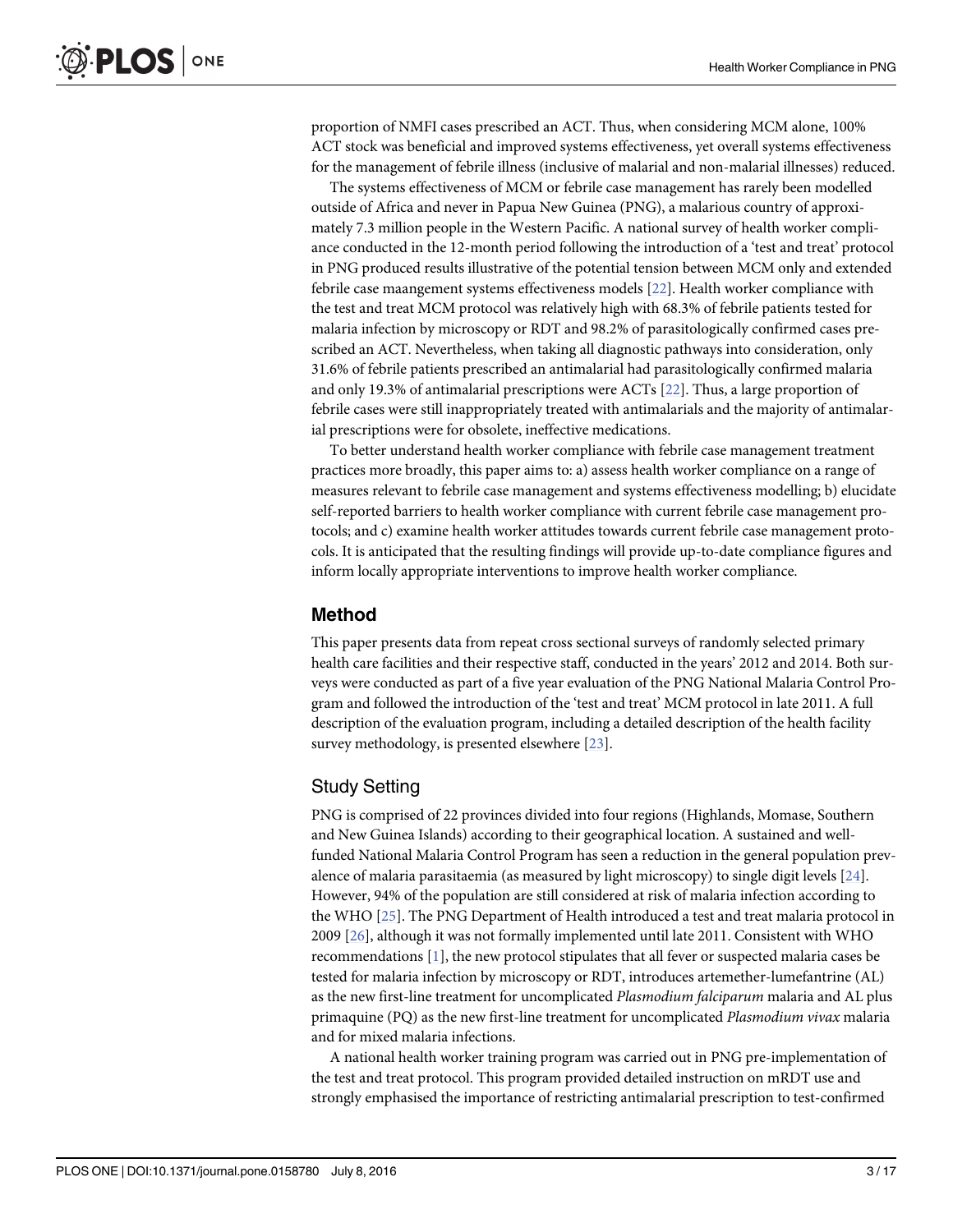<span id="page-3-0"></span>cases [[27](#page-14-0)]. A reference manual describing the new protocol in detail was provided to each trainee. 'Booster' sessions were provided in some provinces post implementation of the new protocol, although often on an ad-hoc basis and national coverage was not achieved. The training program, reference manual and booster sessions provided relatively little detail on nonmalarial febrile case management beyond reference to an Integrated Management of Childhood Illness (IMCI) flowchart. No instruction on the management of non-malarial febrile illness in adolescent or adult patients was provided. The PNG National Department of Health and the Paediatric Society of PNG issues standard treatment guidelines which outline recommended management of a range of common illnesses, including malaria and non-malarial febrile illness [\[28,](#page-15-0) [29\]](#page-15-0). No other training, resources or support have been specifically provided to assist the PNG healthcare workforce comply with the test and treat protocol or manage the increasing number of non-malarial febrile illness cases.

The majority of health services in PNG are delivered through government- and church-providers via an extensive health facility network. This network comprises seven levels of service provision including (in ascending order from lowest level of care to highest): Level 1 (Aid Post), Level 2 (Health Sub-Centre), Level 3 (Health Centre), Level 4 (District Hospital), Level 5 (Provincial Hospital), Level 6 (Regional Hospital) and Level 7 (National Referral Hospital). Level 1–3 facilities largely offer primary health care services only, although inpatient admission is possible in some Level 2 and 3 facilities for low risk procedures and/or illnesses. The PNG health workforce largely consists of (in descending order from highest to lowest qualification): Medical Doctors, Health Extension Officers, Nurses, Community Health Workers (CHWs) and Rural/Medical Laboratory Assistants. A Level 1 facility is typically staffed by a single CHW, whereas an average of 10 health workers (typically CHWs and nurses) are employed at Level 2–3 facilities [\[30\]](#page-15-0).

## Study Sample

The study sample for each cross sectional survey consisted of up to six primary health care facilities (Levels 1–3) from each of 20 PNG provinces in 2012 and each of 10 provinces in 2014, using a simple random sampling procedure repeated for each survey (sampled provinces listed in [S1 Table](#page-13-0)). The sampling frame was a list of all operational primary health care facilities in participating provinces as provided by the PNG Department of Health.

#### Procedure

The 2012 survey was carried out from June to November and the 2014 survey from September to December. A two-to-three member research team spent between one-to-five days at each participating health facility (more time spent at larger facilities, less time at smaller facilities). The research team completed a range of survey instruments at each site, including an audit of supplies, non-participant observation of febrile case management and health worker and patient interviews. Data presented in this paper is limited to that obtained from the nonparticipant observations of febrile case management and structured, interviewer-administered questionnaires completed with consenting health workers. Oral informed consent was sought from the officer in charge at all participating health facilities and from all participating patients and health workers prior to observation/interview. Patients were considered eligible for participation if they were outpatients, presenting with febrile symptoms or reported a recent history of fever, had not been treated for malaria infection in the past 14 days and were sent home at the end of their consultation (to exclude severe cases of malaria infection from the analyses). Eligible patients were identified upon first contact with a health worker or, if circumstances allowed, by screening in the waiting area prior to first contact with a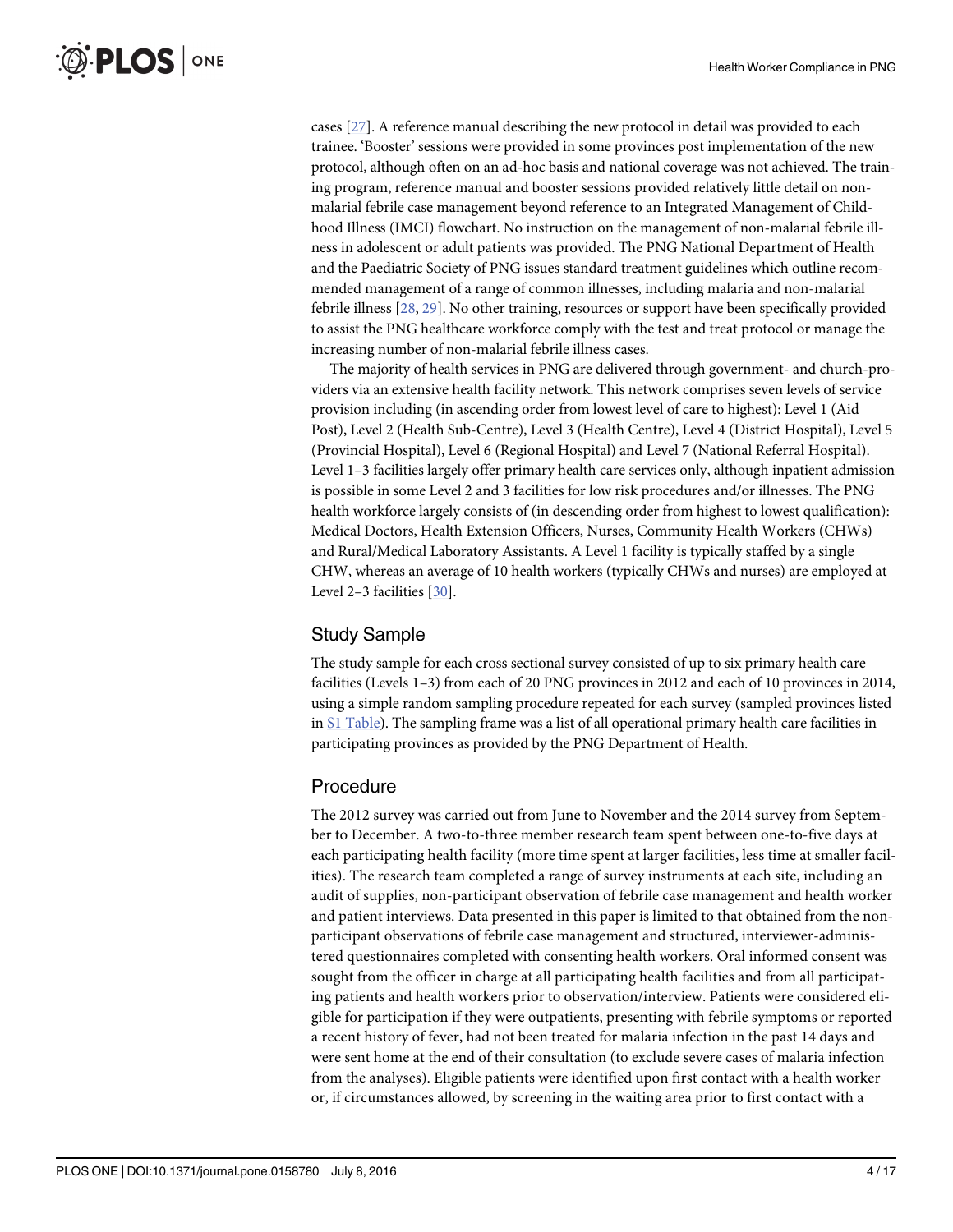health worker. Health workers were considered eligible for participation if they held a formal health worker qualification, if they reported treating febrile patients as part of their routine clinical duties and if the test and treat protocol had been implemented in their respective health facility at the time of interview.

## Ethics Statement

The study was approved and granted ethical clearance by the Medical Research Advisory Committee (MRAC) of PNG (MRAC No. 10.12; 26 Feb 2010). The PNG MRAC approved the use of oral consent rather than written consent as the study took place in the frame of routine monitoring and evaluation of the PNG National Malaria Control Program conducted on behalf of the National Department of Health. Written consent was not considered appropriate in this context. The provision of oral consent was recorded on all participant questionnaires/observation checklists. Oral consent was obtained from caregivers/guardians on behalf of minors/children enrolled in the study.

#### Measures

The non-participant observation of febrile case management was undertaken by a trained research officer who passively observed the management of fever patients from the point of initial contact with a health professional until service exit or admission onto a treatment ward. During the course of this observation, the research officer recorded whether specified actions did or did not occur as well as the content of specific actions (e.g. whether an antimalarial was prescribed and, if yes, what type of antimalarial) on a structured checklist. The checklist was divided into discrete sections including diagnosis, prescription and treatment counselling and was informed by input from experienced medical- and medical researchprofessionals. The health worker interview consisted of open and closed questions pertaining to education, work experience and supervision, type and utility of any malaria-related training received (inclusive of training on new treatment policy), knowledge, attitudes and practices relevant to malaria case management and experiences implementing the new treatment policy.

## Data Analysis

All data were double entered into DMSys version 5.1 (Sigma Soft International). Stata/SE version 12 was used for statistical analysis. Univariate analysis was performed to describe the characteristics of the various samples and for calculating 95% confidence intervals (CIs) on selected measures. Differences on repeat measures across time were examined by chi-square or twotailed t-tests as appropriate. The calculation of all CIs was adjusted for possible clustering at the health facility level by using the Stata 'svy' command in which health facilities were defined as the primary sampling unit.

Patients were only included in the analyses for the non-participant observation sample if they attended a health facility that had RDTs or operational microscopy and AL and PQ in stock. Thus, the necessary resources to comply with the test and treat protocol were available in all cases. An antimalarial prescription was considered correct (i.e. compliant with protocol) if: AL was prescribed to P. falciparum cases;  $AL + PQ$  was prescribed to P. vivax or mixed malaria infection cases; or if AL or AL + PQ was prescribed to any malaria 'positive' case in which the species type was not identified. The response options for each 'attitudinal' statement were 'agree', 'disagree' and 'don't know'. 'Don't know' responses were categorised as 'incorrect' in the analysis.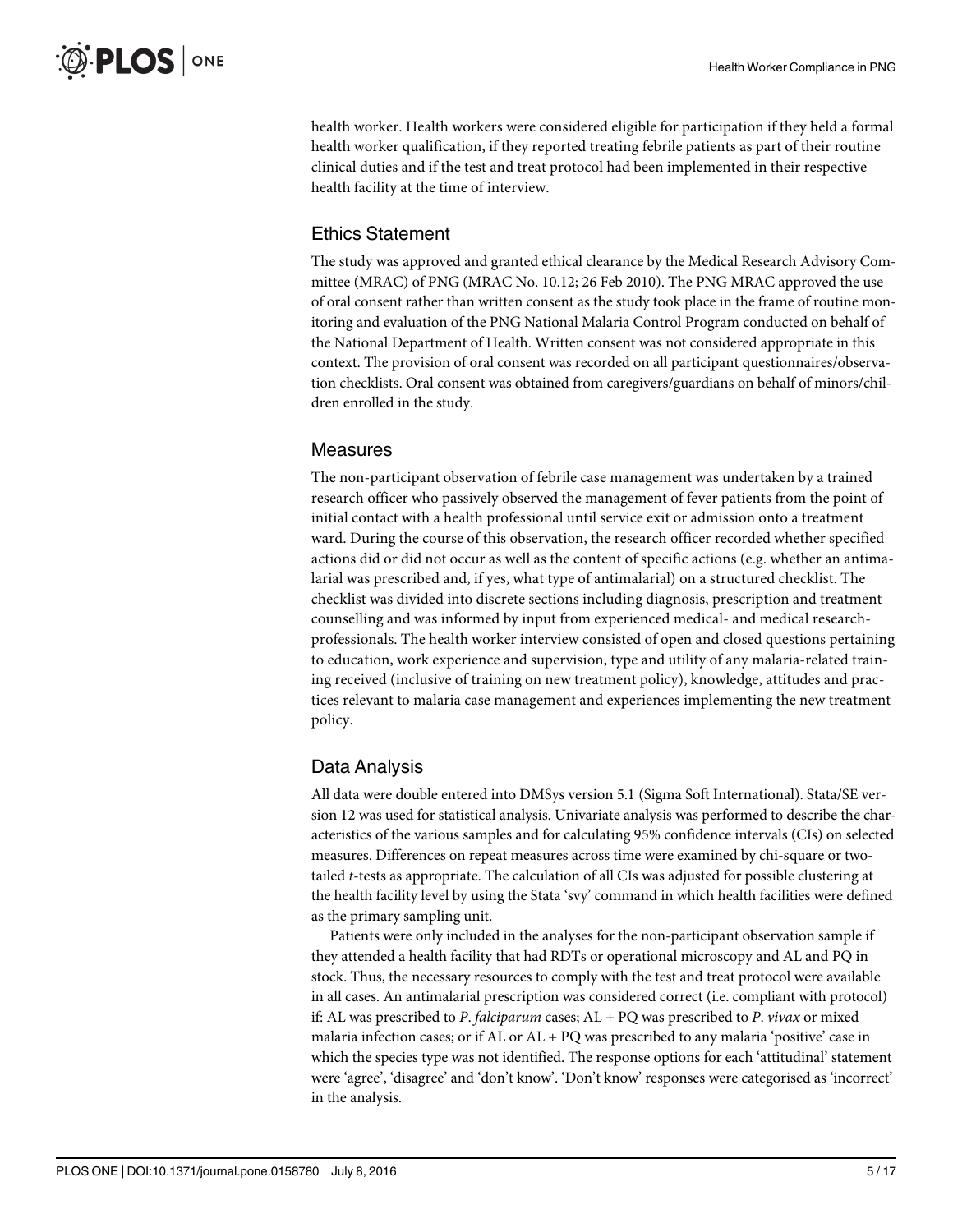## <span id="page-5-0"></span>**Results**

#### Study Samples

Non-participant observations. The case management of 771 febrile patients from 56 primary healthcare facilities met the inclusion criteria. Three healthcare facilities were sampled in both surveys. All other healthcare facilities were included in one survey only (37 in 2012 and 22 in 2014). Table 1 presents selected patient characteristics by survey year as well as the location of the respective health facility in which treatment was observed. As shown, a majority of participants were from the Momase (34.5%) or Southern (24.4%) regions. Participation was relatively evenly split by sex and age grouping.

Health worker interviews. A total of 265 health workers from 88 primary healthcare facilities met the inclusion criteria. Four healthcare facilities were sampled in both surveys. All other healthcare facilities were included in one survey only (a total of 46 in each year). [Table 2](#page-6-0) presents selected health worker characteristics by survey year as well as the location of their respective health facilities. A majority of participants were from the Momase (34.3%) or Southern (28.7%) region, were female (56.2%) and held a CHW qualification (64.9%). The mean age of participants was 40.1 years (SD 10.1) and the mean number of years in employment was 17.5 (SD 11.2).

#### **Compliance**

Observed compliance.  $Table 3$  presents the total number and type of antimalarial prescriptions (none, correct or incorrect) by malaria diagnostic test result (no test, malaria positive, malaria negative) per survey year. Out of a total of 169 incorrect antimalarial prescriptions, 78.1% (132/169) were due to the exclusive use of non-recommended antimalarials (e.g. chloroquine), 17.2% (29/169) were due to a failure to combine PQ with an AL prescription when treating a non-P. falciparum malaria infection, 2.4% (4/169) were for combining PQ with AL when treating a P. falciparum infection and a further 2.4% (4/169) were for combining AL with an obsolete antimalarial. A full description of the types of antimalarial prescription by diagnostic test result is presented in [S2 Table.](#page-13-0)

The range of health worker compliance indicators, as informed by data in [Table 3,](#page-6-0) are listed in [Table 4](#page-7-0). As shown, 74.2% (53+240/395) of current/recent febrile patients received a malaria diagnostic test in 2012 as compared to 81.1% (69+236/376) in 2014, a statistically significant increase  $(x^2(1) = 5.33, p = 0.021)$ . Of those patients with confirmed malaria, 67.9% (36/53) received the correct antimalarial/s in 2012 as compared to 63.8% (44/69) in 2014 ( $x^2(1) = 0.23$ , p = 0.632). All confirmed malaria cases were prescribed an antimalarial (i.e. no under treatment was evident). When all diagnostic pathways are taken into account (i.e. a presumptive,

| <b>Characteristic</b> |            | $2012(n = 395)$ | $ 2014(n=376) $ | Overall ( $n = 771$ ) |
|-----------------------|------------|-----------------|-----------------|-----------------------|
| Location              | Southern   | 32.4%           | 16.0%           | 24.4%                 |
|                       | Highlands  | 20.8%           | 16.0%           | 18.4%                 |
|                       | Momase     | 30.4%           | 38.8%           | 34.5%                 |
|                       | Islands    | 16.4%           | 29.2%           | 22.7%                 |
| Sex                   | Male       | 46.6%           | 53.2%           | 49.8%                 |
|                       | Female     | 53.4%           | 46.8%           | 50.2%                 |
| Age                   | <5 yrs     | 41.4%           | 36.8%           | 39.2%                 |
|                       | $5-14$ yrs | 23.0%           | 25.3%           | 24.1%                 |
|                       | $15 + yrs$ | 35.6%           | 37.9%           | 36.7%                 |

Table 1. Location and selected characteristics of the febrile patient sample.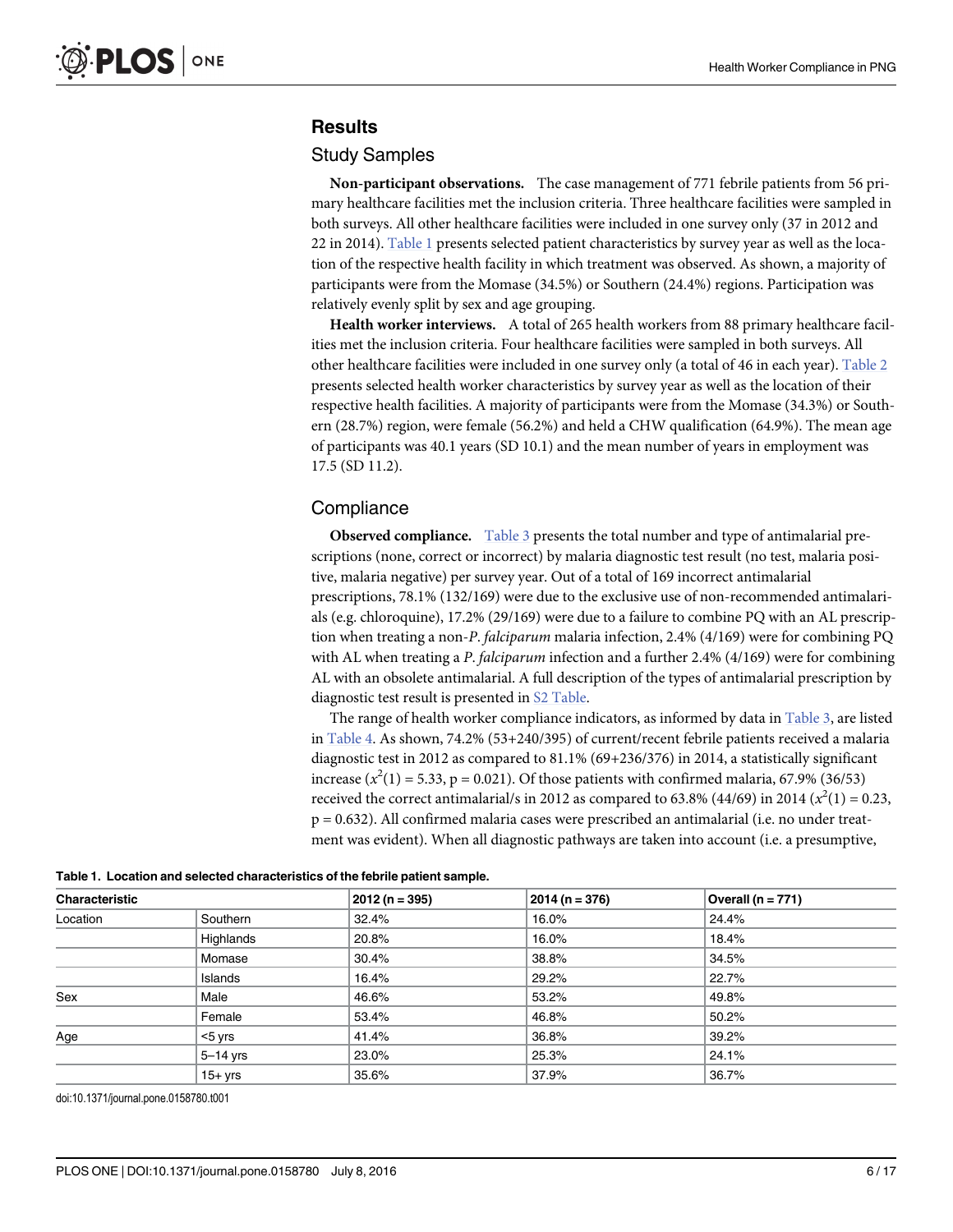| Characteristic             |                | $2012(n = 153)$ | $2014(n = 112)$ | Overall ( $n = 265$ ) |
|----------------------------|----------------|-----------------|-----------------|-----------------------|
| Location                   | Southern       | 39.9%           | 13.4%           | 28.7%                 |
|                            | Highlands      | 19.6%           | 18.8%           | 19.3%                 |
|                            | Momase         | 21.6%           | 51.8%           | 34.3%                 |
|                            | <b>Islands</b> | 18.9%           | 16.0%           | 17.7%                 |
| Sex                        | Male           | 41.8%           | 46.4%           | 43.8%                 |
|                            | Female         | 58.2%           | 53.6%           | 56.2%                 |
| Qualification              | Dr             | 0.7%            | $0\%$           | 0.4%                  |
|                            | <b>HEO</b>     | 3.3%            | 6.3%            | 4.5%                  |
|                            | Nurse          | 26.1%           | 29.8%           | 29.8%                 |
|                            | <b>CHW</b>     | 69.2%           | 64.9%           | 64.9%                 |
|                            | Pharmacist     | 0.7%            | $0\%$           | 0.4%                  |
| Age (in years)             |                | 39.9 (SD 10.0)  | 41.8 (10.2)     | 40.1 (SD 10.1)        |
| Work experience (in years) |                | 16.2 (SD 11.5)  | 19.3 (SD 10.7)  | 17.5 (SD 11.2)        |

<span id="page-6-0"></span>[Table 2.](#page-5-0) Location and selected characteristics of the health worker sample.

doi:10.1371/journal.pone.0158780.t002

clinical or confirmed diagnosis of malaria), the correct antimalarial was prescribed in 26.5% (41/41+113) and 45.0% (45/45+56) of malaria cases in 2012 and 2014, respectively. This increase reached statistical significance ( $x^2(1) = 9.14$ , p = 0.002). The percentage of current/ recent febrile patients prescribed an antimalarial despite testing negative for malaria infection decreased, to a statistically significant level, from 20.0%  $(1+46/240)$  in 2012 to 10.6%  $(1+25/240)$ 236) in 2014 ( $x^2(1) = 9.02$ , p = 0.011). Compliance with prescription protocols irrespective of diagnostic pathway (i.e. prescribing the recommended antimalarial/s to patients diagnosed with presumptive, clinical or confirmed malaria and not prescribing any antimalarial/s to NMFI patients) increased from 70.9% (48+4+36+193+1/395) to 85.1% (65+44+210+1/376) over the same time period. Compliance with both diagnostic and prescription protocols increased from 58.0% (36+193/395) to 67.8% (44+210/376). Increases in these last two measures of compliance reached statistical significance ( $x^2(1) = 22.57$ , p<0.001 &  $x^2(1) = 7.99$ ,  $p = 0.005$ , respectively).

In addition, 21.3% (95% CI 11.8, 35.6) of febrile patients were advised to sleep under a mosquito net in 2012 as compared to 20.4% (95% CI 8.0, 43.1) in 2014 and 21.0% (95% CI 13.0, 32.1) overall. This difference between time-periods failed to reach a level of statistical significance  $(x^2(1) = 0.23, p < 0.632)$ .

Self-reported compliance. 80.8% (214/265) of health workers reported managing at least one febrile patient in the two weeks prior to survey. The total number of febrile patients reportedly managed was 5856 (2012,  $n = 3319$ ; 2014,  $n = 2537$ ) at a median of 15 (IQR 22) patients per participant (the comparative figures for 2012 and 2014 were 18.5 (IQR 32) and 12 (IQR 18), respectively). According to health worker self-report, 65.9% of these patients were tested

| <b>Diagnostic Test Result</b> | <b>Antimalarial Prescription</b> |     |                |           |     |            |                |           |
|-------------------------------|----------------------------------|-----|----------------|-----------|-----|------------|----------------|-----------|
|                               | 2012                             |     |                | 2014      |     |            |                |           |
|                               | N                                | Nil | <b>Correct</b> | Incorrect | ١N  | <b>Nil</b> | <b>Correct</b> | Incorrect |
| No test                       | 102                              | 48  | 4              | 50        | 71  | 65         | 0              | 6         |
| Malaria +                     | 53                               | 0   | 36             | 17        | 69  | 0          | 44             | 25        |
| Malaria -                     | 240                              | 193 |                | 46        | 236 | 210        |                | 25        |
| Total                         | 395                              | 241 | 41             | 113       | 376 | 275        | 45             | 56        |

[Table 3.](#page-5-0) Frequency of antimalarial prescription by diagnostic test result.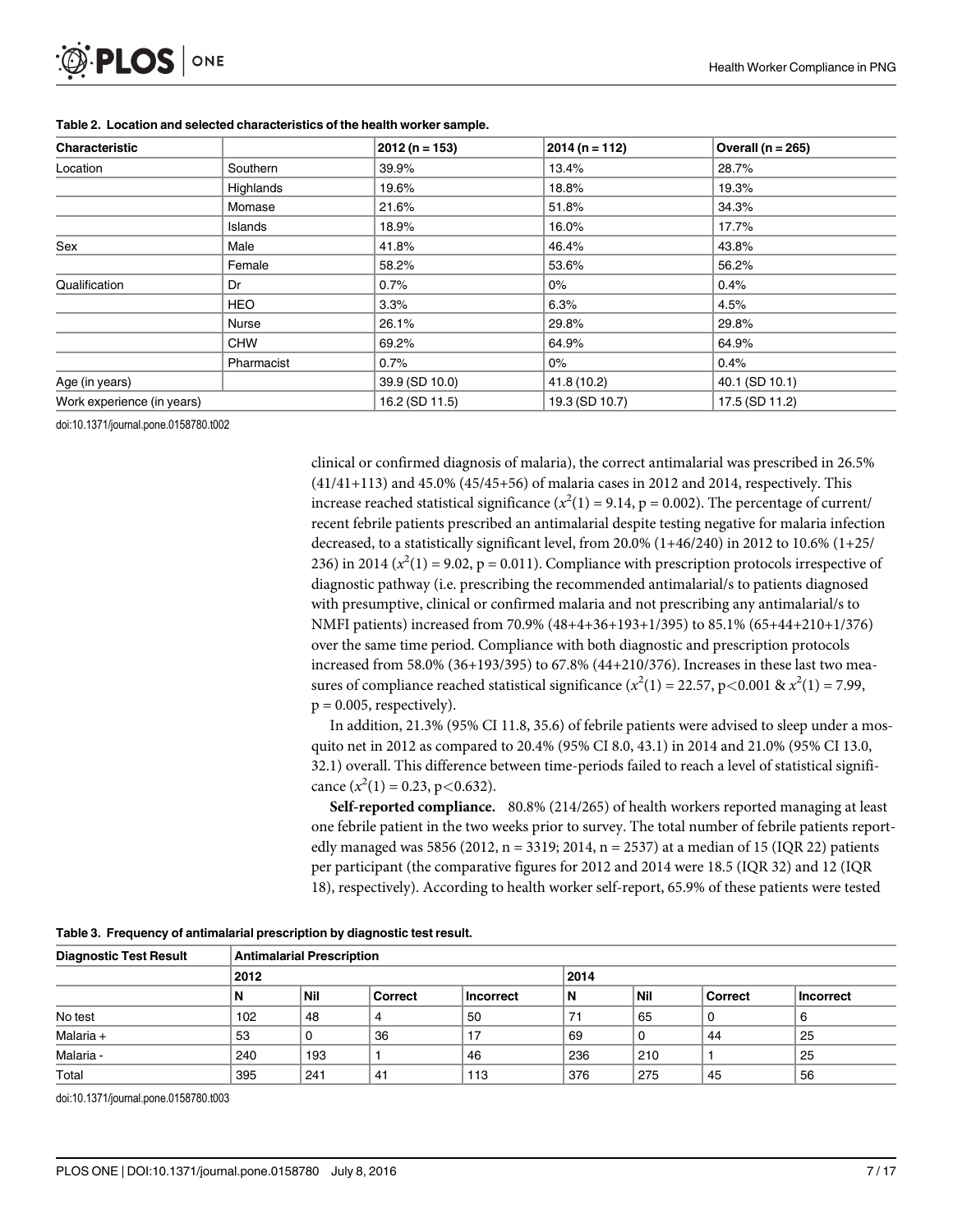#### <span id="page-7-0"></span>[Table 4.](#page-5-0) Compliance indicators.

| <b>Compliance Indicator</b>                                        | 2012         | 2014            | Overall      |
|--------------------------------------------------------------------|--------------|-----------------|--------------|
|                                                                    | % (95% CI)   | % (95% CI)      | % (95% CI)   |
| Febrile patients tested for malaria infection by RDT or            | 74.2% (58.7, | $81.1\%$ (65.0, | 77.6% (67.2, |
| microscopy                                                         | 85.3)        | 90.8            | 85.4)        |
| Confirmed malaria cases prescribed recommended                     | 67.9% (46.9, | 63.8% (49.6,    | 65.6% (54.2, |
| antimalarial/s                                                     | 83.5)        | 79.5)           | 75.4)        |
| Confirmed malaria cases not prescribed any antimalarial            | $0\%$        | 0%              | $0\%$        |
| Presumptive/clinical/confirmed malaria cases prescribed            | 26.5% (12.9, | 45.0% (35.8,    | 33.7% (22.9, |
| recommended antimalarial/s <sup>a</sup>                            | 46.6)        | 54.5)           | 46.6         |
| Confirmed non-malaria febrile illness cases prescribed an          | 20.0% (9.7,  | 10.6% (5.6,     | 15.3% (9.2,  |
| antimalarial                                                       | 36.7)        | 19.2)           | 24.5)        |
| Compliance with prescription protocols irrespective of             | 70.9% (55.1, | 85.1% (78.0,    | 77.8% (68.7, |
| diagnosis type <sup>b</sup>                                        | 82.9)        | 90.2            | 84.9)        |
| Compliance with diagnostic and prescription protocols <sup>c</sup> | 58.0% (43.6, | 67.8% (55.7,    | 62.8% (53.4, |
|                                                                    | 71.2)        | 77.9)           | 71.3)        |

a. A presumptive malaria case is defined as any patient prescribed the recommended firstline antimalarial/s, despite no confirmatory diagnosis. A clinical malaria case is defined as any patient prescribed the recommended firstline antimalarial/s, despite testing negative for malaria via a diagnostic test. b. Presumptive/clinical/confirmed malaria cases given the recommended firstline antimalarial/s and NMFI not treated with antimalarials. In this calculation, presumptive and clinical malaria diagnoses in which the recommended firstline antimalarial/s is prescribed are assumed to be correct.

c. In this calculation, presumptive and clinical diagnosis of malaria are assumed to be incorrect (noncompliant with protocol)

doi:10.1371/journal.pone.0158780.t004

for malaria infection by RDT or microscopy (58.2% & 76.0% in 2012 and 2014, respectively), 34.6% were prescribed an antimalarial (28.4% & 42.6%, respectively) and 27.7% were provided malaria prevention advice (23.0% & 33.9%, respectively).

Table 5 presents the percentage of health workers who reported at least one instance of noncompliance in the two weeks prior to survey. Overall, health workers were most likely to report at least one instance of failing to provide malaria prevention advice (89.7% of the total), followed by failing to test for malaria infection by RDT or microscopy (40.2%), providing an incorrect antimalarial prescription (32.3%) and providing an antimalarial to a RDT negative patient (23.7%). The variations observed in the percentage of health workers reporting at least one instance of non-compliance across the two time periods reached a level of statistical

#### Table 5. Percentage of health workers self-reporting at least one instance of non-compliance in the two weeks prior to survey.

| <b>Form of Non-Compliance</b>                                                | % Self-Reporting (95% CI) <sup>a</sup> |                   |                   |  |  |  |
|------------------------------------------------------------------------------|----------------------------------------|-------------------|-------------------|--|--|--|
|                                                                              | 2012                                   | 2014              | Overall           |  |  |  |
|                                                                              | $(n = 120)$                            | $(n = 94)$        | $(n = 214)$       |  |  |  |
| Failed to test for malaria infection by RDT/MS                               | 46.7 (35.1, 58.6)                      | 31.9(20.6, 45.8)  | 40.2 (31.6, 49.5) |  |  |  |
| Provided incorrect antimalarial prescription <sup>b</sup>                    | 37.1 (23.4, 53.2)                      | 26.4 (14.7, 42.8) | 32.3 (23.0, 43.2) |  |  |  |
| Provided an antimalarial prescription to a RDT negative patient <sup>C</sup> | 23.9 (14.0, 37.7)                      | 23.5 (13.7, 37.2) | 23.7 (16.0, 33.6) |  |  |  |
| Failed to provide malaria prevention advice                                  | 88.3 (76.8, 94.5)                      | 91.5 (84.1, 95.6) | 89.7 (83.7, 93.7) |  |  |  |

a, Self-reporting non-compliance with at least one febrile/recently febrile patient in the two weeks prior to survey.

b, Analysis limited to those participants who reported providing at least one antimalarial prescription in two weeks prior to survey (n = 161).

C, Analysis limited to those participants who reported at least one malaria negative patient as confirmed by RDT or microscopy in the two weeks prior to survey ( $n = 190$ ).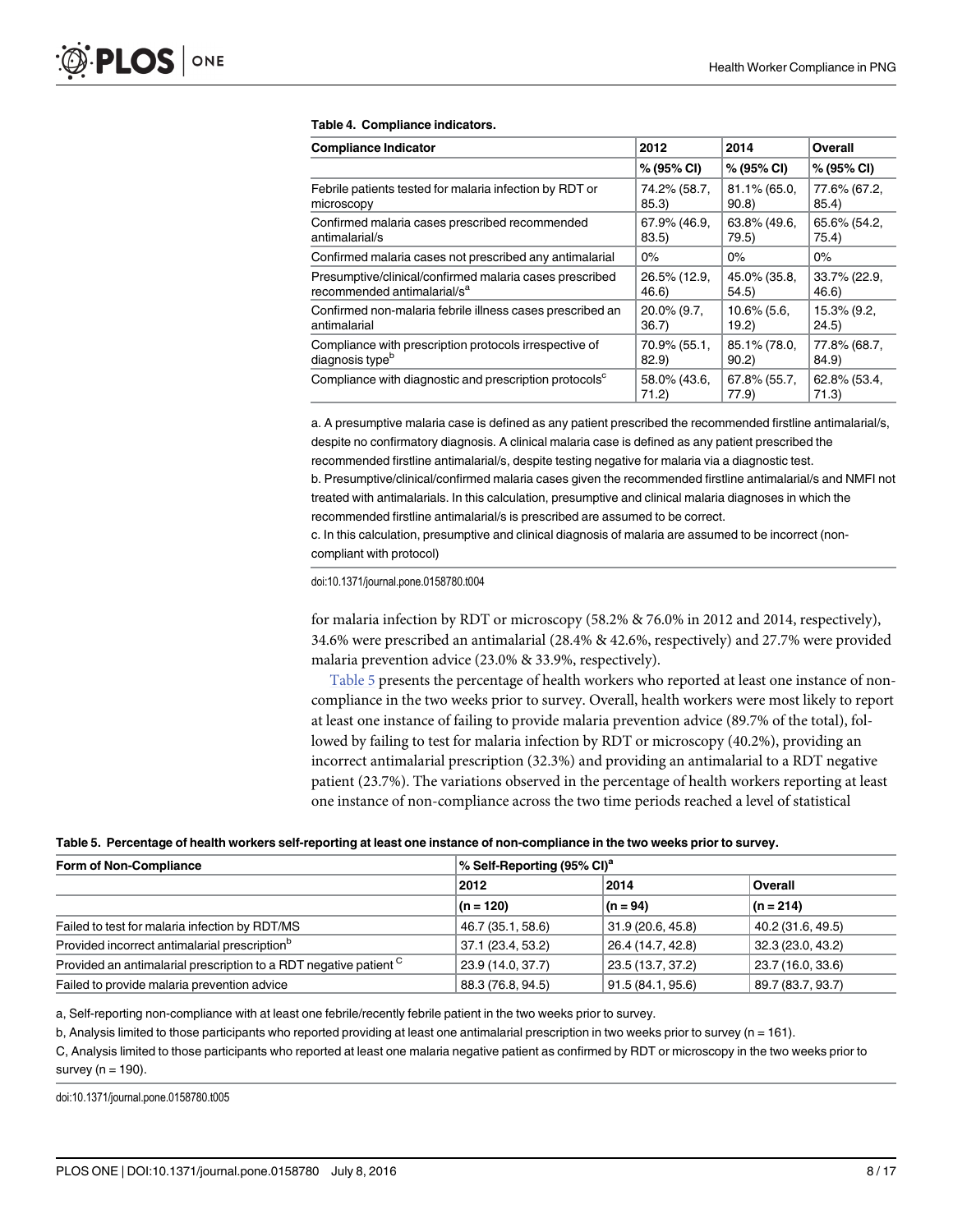| Reasons                             | 2012       | 2014       | Overall    |
|-------------------------------------|------------|------------|------------|
|                                     | $(n = 37)$ | $(n = 27)$ | $(n = 64)$ |
| Absence of fever/malaria symptoms   | 22         | 19         | 41         |
| Nil/low RDT stock                   | 6          | 4          | 10         |
| RDT completed elsewhere             |            | 4          | 5          |
| Inadequate training                 | 3          |            | 3          |
| Patient refused test                | 2          |            | 2          |
| Don't use RDT at first presentation | 2          |            | 2          |
| Too busy                            |            |            |            |

#### Table 6. Frequency of self-reported reasons for not using a RDT.

doi:10.1371/journal.pone.0158780.t006

significance on only one measure: failing to test for malaria infection by RDT or microscopy which decreased from 46.7% in 2012 to 31.9% in 2014 ( $x^2(1) = 4.77$ , p = 0.029).

#### Self-Reported Barriers to Compliance

Tables  $6$  and  $7$  present self-reported reasons why participating health workers did not test at least one febrile/recently febrile patient for malaria infection by RDT in the two weeks prior to survey or why AL was not prescribed (when antimalarial prescriptions were given). The most widely reported reason for not conducting a RDT was the absence of fever at the time of diagnosis or perceived absence of other common malaria symptoms. Nil or low RDT stock was the next most widely reported reason. Five participants reported that it was not their duty to complete RDTs and that they expected the patient to receive the diagnostic test at another point during the clinical consultation.

The most frequently reported reason for not prescribing the correct antimalarial medication was that the recommended firstline antimalarial medications were thought to be reserved for RDT postive cases only. In other words, when health workers chose to prescribe an antimalarial to a RDT negative patient or a patient who had not received a RDT they often believed it was inappropriate to prescribe the recommended firstline antimalarial regimen in these circumstances and opted for obsolete antimalarials instead.

The most frequently reported reason for prescribing an antimalarial medication to at least one RDT negative patient in the two weeks prior to survey was a clinical diagnosis of malaria despite the negative RDT result ( $n = 33$ ), followed by patient insistence ( $n = 1$ ) and as a prophylactic measure  $(n = 1)$ . The most frequently reported reason for not providing malaria prevention advice to at least one febrile/recently febrile patient in the two weeks prior to survey was "too busy or insufficient time" ( $n = 32$ ), followed by "forgot" ( $n = 7$ ) or a belief that the provision of such advice was unnecessary  $(n = 7)$ .

Health workers were further asked if they had experienced any problem(s) implementing the test and treat malaria protocol. Overall, 44.4% (95% CI 37.3, 51.7) of health workers

| <b>Reasons</b>                                    | 2012       | 2014       | Overall    |
|---------------------------------------------------|------------|------------|------------|
|                                                   | $(n = 21)$ | $(n = 10)$ | $(n = 31)$ |
| Recommended medication reserved for RDT+ cases    | 16         | ÷          | 21         |
| Clinical judgement                                |            |            |            |
| Recommended medication out of stock               |            |            |            |
| Preserve limited supply of recommended medication |            |            |            |
| Deplete existing supply of obsolete medication    |            |            |            |

Table 7. Frequency of self-reported reasons for prescribing non-recommended antimalarial medication.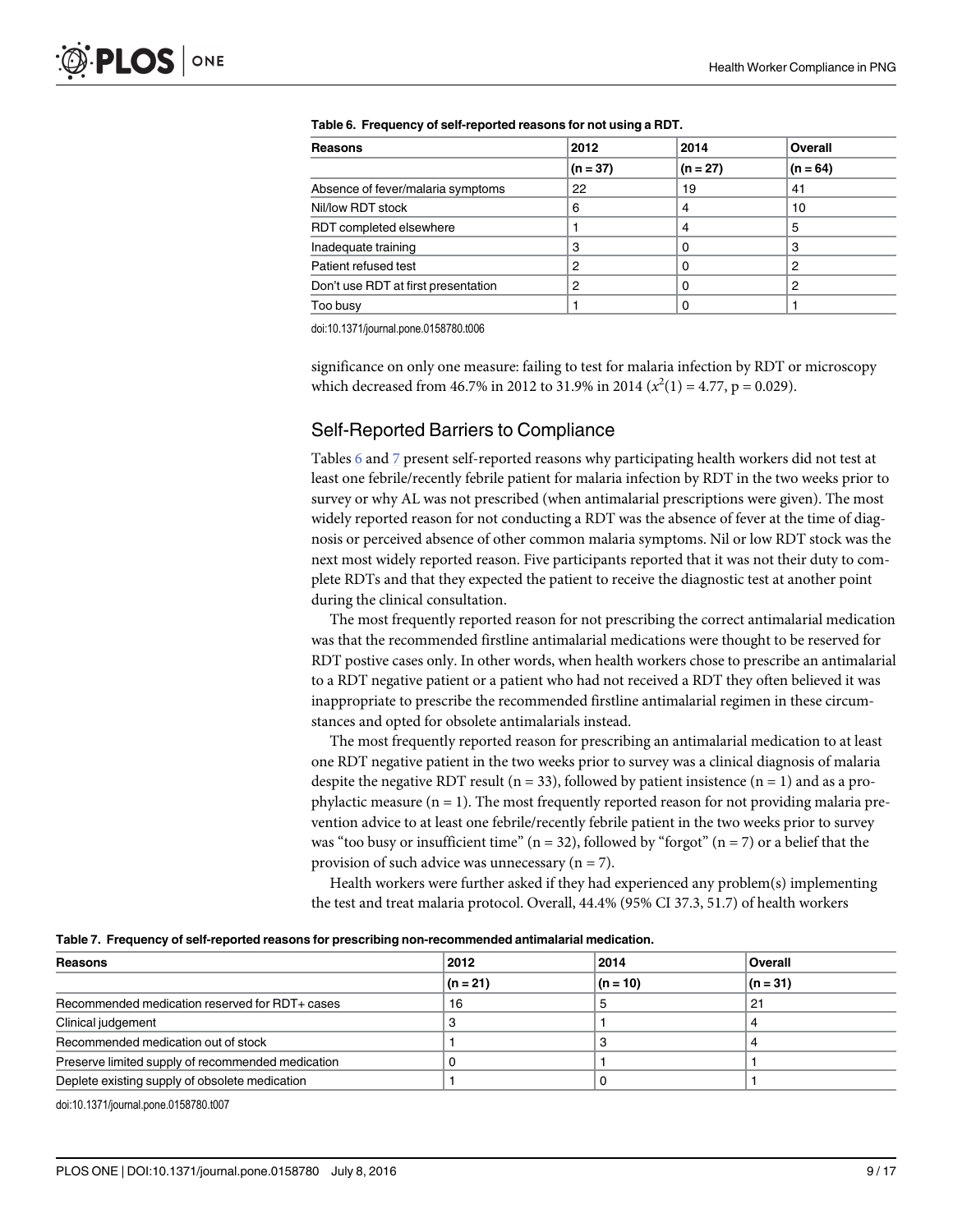reported that they had experienced at least one problem, with a modest and statistically insignificant increase across time periods: 43.2% (95% CI 34.4, 52.6) and 46.0% (95% CI 35.2, 57.1) in 2012 and 2014, respectively ( $x^2(1) = 0.19$ , p = 0.665). The most frequently reported problem was perceived knowledge gaps in understanding the full protocol ( $n = 55$ ), followed by a reported lack of confidence in one or more aspects of the new protocol  $(n = 27)$ , typically the perceived reliability of RDT results or perceived effectiveness of AL. Shortages of either RDTs or AL were the third most frequently reported problem  $(n = 24)$ .

#### Health Worker Attitudes towards the Test and Treat Protocol

Health workers were presented with nine statements designed to measure attitudinal support for the test and treat protocol. Table 8 lists the nine statements, the 'correct' response (i.e. a response considered supportive of the test and treat protocol) for each statement and the percentage of participants who responded correctly. As shown, the percentage of participants responding correctly increased on seven out of the nine statements between 2012 and 2014 and decreased on two ('advising patients how best to avoid mosquito bites is a good use of clinical time' and 'telling patients when to take their medication is less important if written instructions are provided'). The reported changes in the percentage of participants who provided a correct response reached statistical significance on two statements: "All patients who present with fever or suspected malaria should be tested for malaria infection by microscopy or RDT" (90.2% & 98.2% in 2012 & 2014, respectively;  $x^2(1) = 6.92$ , p = 0.009); and "In most cases, combination therapy is the most effective treatment for malaria infection" (51.6% & 67.0% in 2012 & 2014, respectively;  $x^2(1) = 6.24$ , p = 0.012). Overall, the mean number of correct statements (out of nine) was 6.8 (SD 1.5). The mean number of correct statements in 2012 and 2014 were 6.6 (SD 1.5) and 7.1 (SD 1.4), respectively; a statistically significant increase,  $t(262) = -2.961$ ,  $p = 0.003$ .

Overall, 87.0% (95% CI 77.4, 92.9) of health workers reported that malaria treatment had improved as a result of the test and treat protocol. An increase was evident across time-periods

| <b>Statement</b>                                                                               | 'Correct'<br>Response | % (95% CI) of Participants' Providing<br><b>Correct Response</b> |                      |                      |
|------------------------------------------------------------------------------------------------|-----------------------|------------------------------------------------------------------|----------------------|----------------------|
|                                                                                                |                       | 2012                                                             | 2014                 | Overall              |
| All patients who present with fever or suspected malaria should be tested for malaria          | Agree                 | 90.2 (83.8,                                                      | 98.2 (93.4,          | 93.6 (89.6,          |
| infection by microscopy or RDT                                                                 |                       | 94.3)                                                            | 99.5)                | 96.1)                |
| In most cases, chloroquine is an effective treatment for uncomplicated malaria infection       | <b>Disagree</b>       | 47.7 (39.1,<br>56.4)                                             | 55.4 (43.8,<br>66.4) | 50.9 (44.3,<br>57.6) |
| Advising patients how best to avoid mosquito bites is a good use of clinical time              | Agree                 | 77.8 (70.7,<br>83.6)                                             | 76.8 (64.4,<br>85.8) | 77.4 (71.1,<br>82.6) |
| In most cases, clinical diagnosis is just as accurate as microscopy or RDT in detecting        | <b>Disagree</b>       | 68.6 (57.3,                                                      | 77.7 (68.3,          | 72.5 (64.9,          |
| malaria infection                                                                              |                       | 78.1)                                                            | 84.9)                | 78.9)                |
| Fever patients who test negative for malaria infection should still be provided with           | <b>Disagree</b>       | 68.0 (56.9,                                                      | 74.1 (63.4,          | 70.6 (62.7,          |
| antimalarial medication as a precautionary measure                                             |                       | 77.4)                                                            | 82.6)                | 77.4)                |
| It is important to distinguish between vivax and falciparum infection when treating            | Agree                 | 79.7 (72.6,                                                      | 87.4 (78.2,          | 83.0 (77.8,          |
| uncomplicated malaria                                                                          |                       | 85.4)                                                            | 93.0)                | 87.1)                |
| Telling patients when to take their medication is less important if written instructions are   | <b>Disagree</b>       | 84.3 (78.2,                                                      | 83.9 (76.3,          | 84.2 (79.7,          |
| provided                                                                                       |                       | 89.0)                                                            | 89.4)                | 87.8)                |
| In most cases, combination therapy is the most effective treatment for malaria infection       | Agree                 | 51.6 (42.2,<br>60.9                                              | 67.0 (57.3,<br>75.4) | 58.1 (51.1,<br>64.8) |
| Malaria patients are less likely to complete their medication if the importance of doing so is | Agree                 | 89.5 (83.4,                                                      | 91.1 (83.9,          | 90.2 (85.9,          |
| not clearly communicated to them                                                               |                       | 93.6)                                                            | 95.2)                | 93.3)                |

Table 8. Health worker responses to nine attitudinal statements.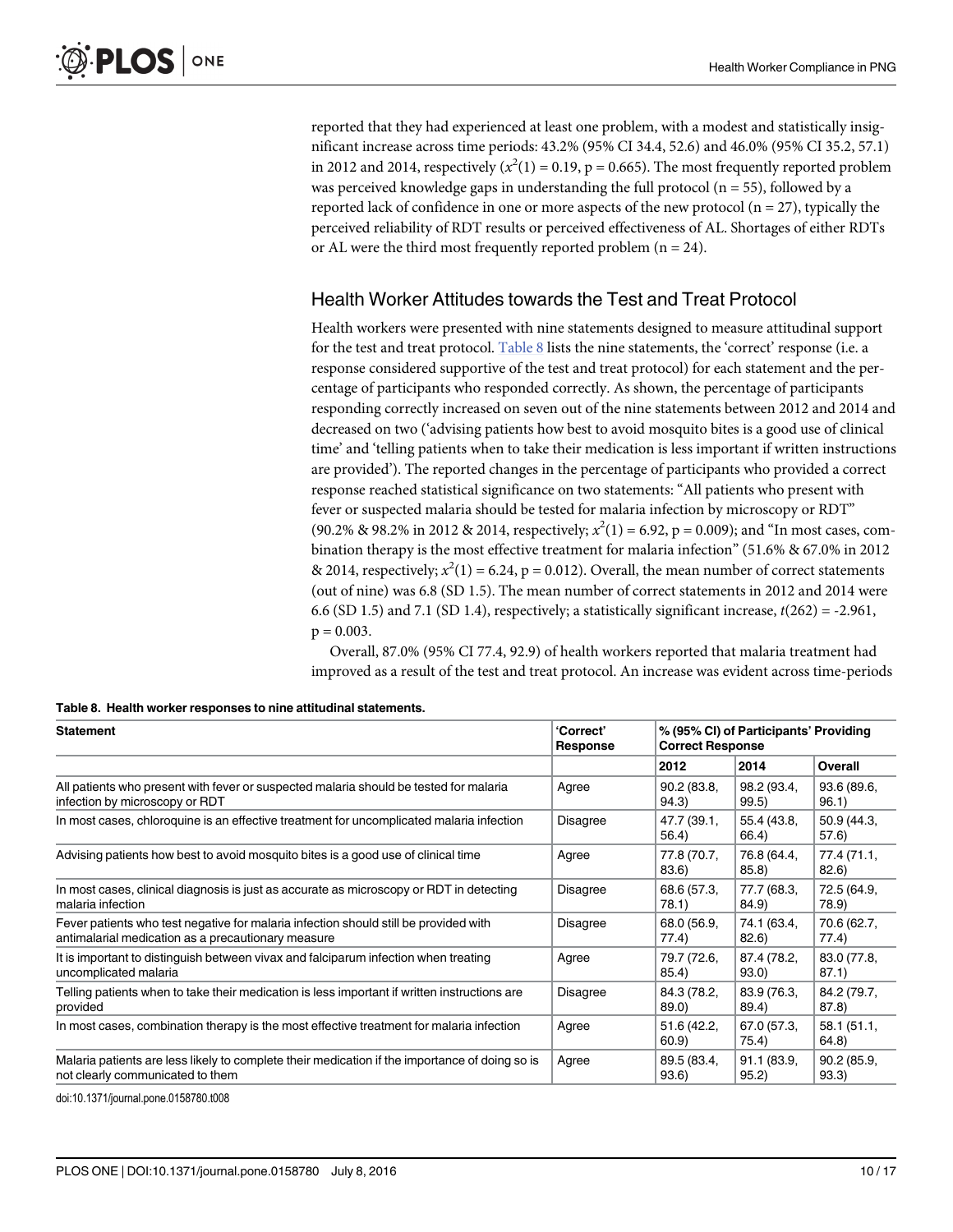<span id="page-10-0"></span>with 84.0% (95% CI 67.9, 92.9) and 91.1% (95% CI 79.6, 96.4) of health workers reporting improvement in 2012 and 2014 (respectively), although this did not reach statistical significance  $(x^2(1) = 2.84, p = 0.092)$ . The most frequently reported reason for improvement was a perceived increase in the accuracy of malaria diagnosis with the introduction of RDTs  $(n = 110)$ . This was followed by a perceived improvement in treatment outcome as a result of the new antimalarial ( $n = 84$ ) and a perceived reduction in malaria cases ( $n = 65$ ). The latter was reported as either a result of fewer malaria cases in the community or as a result of more accurate diagnosis (meaning fewer malaria cases were recorded).

#### **Discussion**

Compliance with core MCM 'test and treat' protocols was observed in the majority of cases with 77.6% of patients tested for malaria infection by RDT or microscopy and 65.6% of confirmed malaria cases prescribed the correct antimalarial/s (and all confirmed malaria cases provided an antimalarial of some description). In addition, only 15.3% of febrile patients who tested negative for malaria infection were subsequently prescribed an antimalarial. Encouragingly, statistically significant improvements were identified on all but one of the compliance measures between 2012 and 2014, indicating that PNG health workers have become increasingly compliant with the test and treat protocol in the two-to-three year period immediately following its introduction. These figures compare favourably with health worker compliance rates internationally  $[3-5, 15, 31, 32]$  $[3-5, 15, 31, 32]$  $[3-5, 15, 31, 32]$  $[3-5, 15, 31, 32]$  $[3-5, 15, 31, 32]$  $[3-5, 15, 31, 32]$  $[3-5, 15, 31, 32]$  $[3-5, 15, 31, 32]$  $[3-5, 15, 31, 32]$  $[3-5, 15, 31, 32]$ .

Observed compliance with recommend antimalarials was less impressive when all diagnostic pathways were considered (i.e. inclusion of presumptive/clinical malaria diagnosis), with only 33.7% of patients diagnosed with malaria by any means provided the correct antimalarial. This finding indicates that PNG primary healthcare workers prescribe less effective, obsolete antimalarials to presumptively/clinically diagnosed malaria patients as compared to confirmed malaria cases, a practice recorded elsewhere [\[15](#page-14-0), [32](#page-15-0)]. The majority of those health workers who reported prescribing an incorrect antimalarial stated as much, with 67.7% choosing to reserve recommended firstline antimalarials for confirmed malaria cases only. Similarly, while overall compliance with prescription protocols was relatively high when diagnostic pathway was not considered (77.8%), compliance with a strictly defined 'test and treat' protocol (all febrile cases tested by RDT or microscopy, correct antimalarial only prescribed to confirmed malaria cases, no antimalarial prescription to test negative cases) was much lower (62.8%). These findings suggest that there is still considerable room for improvement in health worker compliance in routine diagnostic testing and antimalarial prescribing practices and support the contention by Rao et al that systems effectiveness modelling based on strict MCM parameters may obscure limitations in broader febrile case management practice [\[21](#page-14-0)].

Health worker attitudes towards the test and treat protocol were largely positive with 84.0% of participants reporting MCM to have improved as a result of the new test and treat protocol in 2012, increasing to 91.1% in 2014. Similarly, on a nine-item measure designed to assess attitudinal support for the test and treat protocol, the majority of responses were 'correct' (or supportive) at both time-points and the mean number of 'correct' responses improved over time. The attitudinal data reflect the relatively high and increasing health worker compliance with febrile case management protocols. What is uncertain at this stage is whether health worker compliance in PNG will increase further with continued exposure to the test and treat protocol, whether health worker compliance is now at or approaching a maximum level achievable given current (limited) health worker supports or whether these initial compliance gains may deteriorate over time. In support of the latter two possibilities was the finding that a consistent and not in-significant percentage of participants reported at least one instance of non-compliance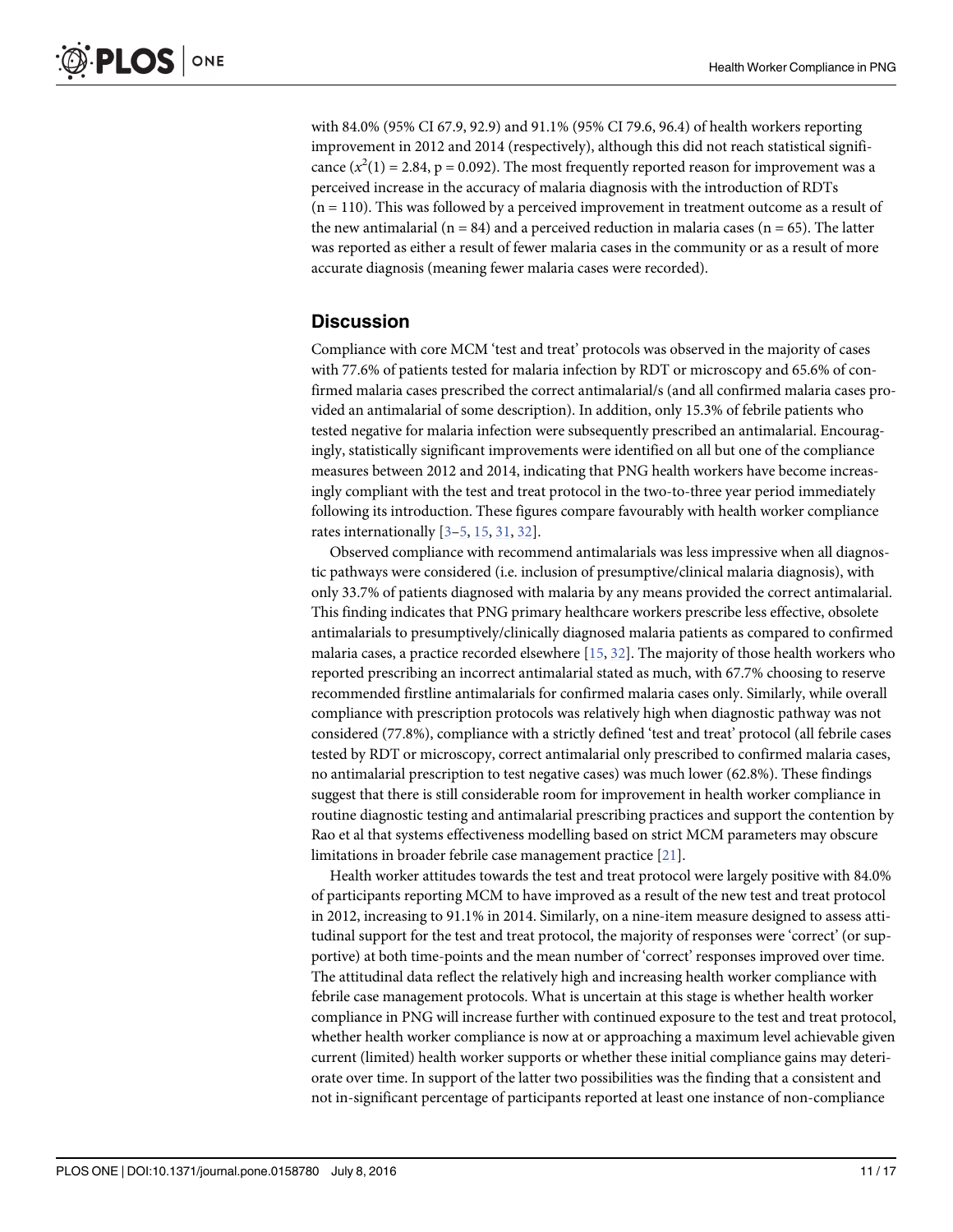<span id="page-11-0"></span>in the two weeks prior to survey in both 2012 and 2014. A large number of barriers to compliance were identified by health workers, but four in particular were widely reported. These included: a reluctance to test current/recently febrile patients for malaria infection by RDT or microscopy in the absence of acute malaria/fever symptoms; reserving recommended firstline antimalarials for confirmed malaria cases only; choosing to clinically diagnose a malaria infection, despite a negative RDT result; and having too little time to provide malaria prevention advice. In addition, just under half of the health worker sample (44.4%) reported experiencing at least one problem implementing the test and treat protocol, a percentage that increased slightly across time (43.2% vs. 46.0%, respectively). The most frequently reported problem was a perceived knowledge gap in understanding the full protocol and a lack of confidence in one or more aspects of the protocol, which was typically the perceived reliability of RDT results.

The reported reluctance to use a RDT with recently febrile patients who do not present with overt symptoms of malaria infection as well as a continued distrust in RDT negative results are issues of particular concern. For while health worker compliance with RDT use increased over the two survey periods, and antimalarial prescription decreased, it is possible that these trends may reverse in a context of declining malaria transmission as is the case in PNG [[24](#page-14-0)]. As fewer and fewer current/recently febrile patients present to health services, or test positive for malaria infection when they do, then the utility of routine RDT testing may become less apparent and compliance with diagnostic protocols may decline. Health worker distrust of RDT negative results has been widely documented internationally  $[6-10]$  $[6-10]$  $[6-10]$  $[6-10]$  $[6-10]$  and is likely exacerbated by a dearth of cheap and reliable diagnostic point of care tests for other febrile illnesses [\[33\]](#page-15-0). In the absence of a reliable means of differential diagnosis, or intensive training to support differential diagnosis, then health workers may revert to a previous practice of clinically diagnosing malaria or they may adopt other 'convenience' diagnoses and prescription practices, as may already be evident by high rates of antibiotic prescription in RDT negative cases [[34](#page-15-0)–[36](#page-15-0)]. Adhering to RDT results has been proven safe in the PNG context [\[37\]](#page-15-0), so the continued distrust suggests further clinical education is warranted. The current practice of reserving recommended firstline antimalarials for confirmed malaria cases is perhaps less concerning as it is more amenable to correction through drug procurement and supply mechanisms. If the supply of obsolete antimalarials is systematically decreased then the prescription of recommended antimalarials can only increase (at least relative to other prescriptions and assuming a consistent or increasing supply) as has previously been observed  $[3]$ . Having said this, availability of recommend antimalarials is not in itself sufficient to ensure correct prescription practice [\[3](#page-13-0), [38](#page-15-0)].

A main aim of this study was to identify potential interventions to improve health worker compliance with the test and treat malaria protocol in Papua New Guinean primary health care facilities. Findings from this study suggest the greatest gains in health worker compliance would be achieved by (in order of importance): promoting uniform prescription compliance with recommended firstline antimalarials irrespective of whether a patient is diagnosed with malaria presumptively, by RDT or microscopy or clinically despite a negative RDT result; promoting routine testing for malaria infection by RDT or microscopy for all febrile or recently febrile patients irrespective of the decreasing malaria burden in PNG; and discouraging the prescription of antimalarials to RDT negative patients who are not clinically suspected of severe malaria, at least during an initial clinical consultation. How best to increase health worker compliance in these areas remains an open question. A review of health worker support interventions in low resource settings concluded that multiple means of support are almost always necessary to improve health worker performance [\[39\]](#page-15-0). Available evidence largely supports this contention in a malaria-specific context. Short-term or one-off interventions designed to improve MCM often produce limited or mixed results [[40](#page-15-0)–[42](#page-15-0)], while an increasing number of studies have demonstrated statistically significant and sustained improvement in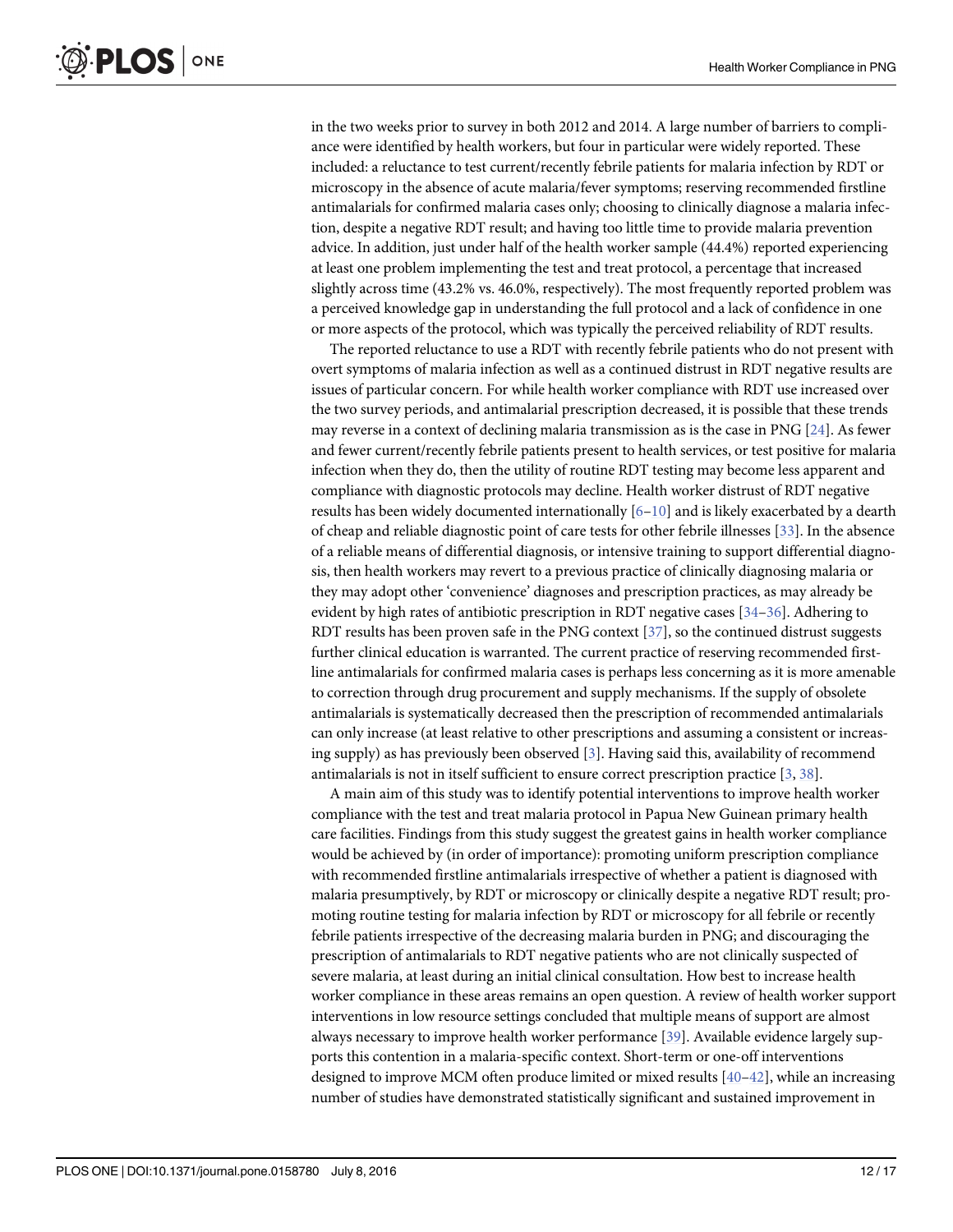<span id="page-12-0"></span>MCM through longer-term health worker support interventions. These include: a two day training, multiple interactive workshops, and supportive SMS collectively delivered over a 14-month period [[43](#page-15-0)]; a two-three day training, regular on-site clinical mentorship and sup-portive SMS collectively delivered over a 6-month period [[44](#page-15-0)]; a three week 'integrated management of infectious disease' training, followed by two one week booster sessions (12- and 24-weeks post training) and on-site support two days a month for a nine-month period  $[45]$ ; and supportive SMS sent over a six-month period [[46\]](#page-16-0). Thus, a longer-term health worker support program, possibly consisting of varied components, may be most likely to produce significant and sustained change in health worker malaria/febrile case management practice in PNG. Consistent with a previous recommendation by Galactionova et al [[18](#page-14-0)], greater gains in overall health worker compliance may also be achieved if the focus of any such intervention is on all components of MCM (e.g. diagnostic, prescription and treatment counselling practices) rather than a specific aspect (e.g. non-prescription of antimalarial medication to RDT negative patients).

The findings reported in this study are also notable for the remarkable similarity between observed and self-reported compliance figures. Health workers self-reported testing 65.9% of febrile patients for malaria infection by RDT or microscopy, prescribing an antimalarial to 34.6% of febrile patients and giving malaria prevention advice to 27.7%. The comparative figures for observed (unmatched) febrile patients were 77.6%, 33.7% and 21.0%, respectively. Health worker self-report could be, therefore, a potentially reliable proxy indicator of MCM practice and possibly more accurate than patient self-report. Patient self-report has previously been found to be a reasonable proxy measure of diagnostic and prescription MCM practice in PNG, but a poor proxy measure of treatment counselling (e.g. the provision of malaria prevention advice)  $[47]$  $[47]$ . The sensitivity and specificity of health worker self-report as a proxy measure of MCM would need to be established before reliance conclusions can be drawn; the data presented in this paper suggest this may be an exercise worth exploring.

The reported study was not without limitation. Participating clinicians were aware that they were being observed and may have altered their clinical practice accordingly. The expected effect of any such bias would be towards perceived 'better' practice (i.e. higher compliance). Similarly, health workers may have been reluctant to self-report non-compliance, or at least the full extent of non-compliance, in response to interview questions. Nevertheless, the high degree of convergence between observed and self-reported measures of compliance improves confidence in the reported findings. The reported compliance figures were based on medication type only and could potentially be lower if drug dosage had been taken into consideration. Finally, the sample excluded secondary-care and private-sector health facilities and may not be representative of malaria case management in these settings.

#### **Conclusion**

Health worker compliance with a test and treat malaria protocol is higher in PNG relative to other malarious countries at a similar stage of protocol implementation and has improved significantly in the two-to-three year period following its introduction. Nevertheless, compliance was far from perfect on a number of measures and the level of compliance varied depending on whether strict MCM criteria were applied or not. The study identified a small number of persistent barriers to health worker compliance and the findings raise the possibility that health worker compliance with the test and treat protocol may now be at a maximum threshold or may even decline without further intervention. Key focal areas for intervention should include the uniform prescription of recommended firstline antimalarials irrespective of diagnostic pathway, routine testing for malaria infection by RDT or microscopy for all febrile or recently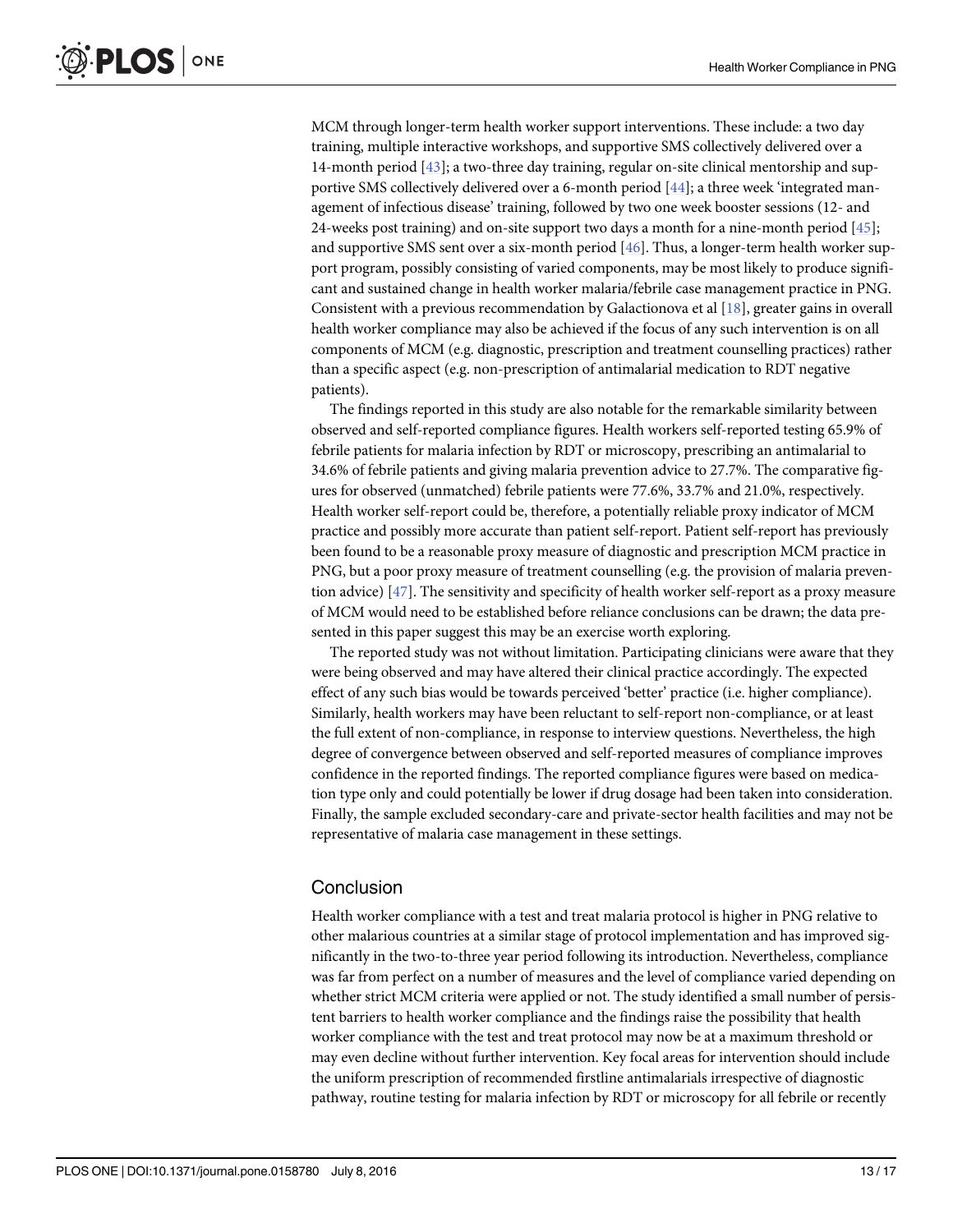<span id="page-13-0"></span>febrile patients and the non-prescription of antimalarials to RDT negative patients. The broader evidence base would suggest any such intervention be delivered over a longer period of time (e.g. six months or more), be multi-dimensional (e.g. focus on all three areas, rather than any one) and multi-modal.

#### Supporting Information

[S1 Table](http://www.plosone.org/article/fetchSingleRepresentation.action?uri=info:doi/10.1371/journal.pone.0158780.s001). Sampled provinces by survey year. (DOCX)

[S2 Table](http://www.plosone.org/article/fetchSingleRepresentation.action?uri=info:doi/10.1371/journal.pone.0158780.s002). Antimalarial prescription type by diagnostic test result. (DOCX)

#### Acknowledgments

The authors gratefully acknowledge the many health workers and patients involved in this study. The generous support of the respective provincial and district health authorities and the PNG National Department of Health are also acknowledged as are all of the staff members from the PNG Institute of Medical Research who assisted with data collection and processing.

## Author Contributions

Conceived and designed the experiments: JP IM PMS MWH. Performed the experiments: JP IS. Analyzed the data: JP IS. Wrote the paper: JP IS MWH. Critically revised the manuscript: IM PMS MWH.

#### References

- [1.](#page-1-0) World Health Organisation (WHO). Guidelines for the Treatment of Malaria. Second ed. Geneva: WHO; 2010.
- [2.](#page-1-0) World Health Organisation. World Malaria Report 2014. Geneva: World Health Organisation, 2014.
- [3.](#page-1-0) Abdelgader TM, Ibrahim AM, Elmardi KA, Githinji S, Zurovac D, Snow RW, et al. Progress towards implementation of ACT malaria case-management in public health facilities in the Republic of Sudan: a cluster-sample survey. BMC Public Health. 2012; 12:11. doi: [10.1186/1471-2458-12-11](http://dx.doi.org/10.1186/1471-2458-12-11) PMID: [22221821](http://www.ncbi.nlm.nih.gov/pubmed/22221821); PubMed Central PMCID: PMC3268707.
- 4. Bilal JA, Gasim GI, Abdien MT, Elmardi KA, Malik EM, Adam I. Poor adherence to the malaria management protocol among health workers attending under-five year old febrile children at Omdurman Hospi-tal, Sudan. Malar J. 2015; 14:34. doi: [10.1186/s12936-015-0575-9](http://dx.doi.org/10.1186/s12936-015-0575-9) PMID: [25627166](http://www.ncbi.nlm.nih.gov/pubmed/25627166); PubMed Central PMCID: PMC4318364.
- [5.](#page-1-0) Webster J, Baiden F, Bawah J, Bruce J, Tivura M, Delmini R, et al. Management of febrile children under five years in hospitals and health centres of rural Ghana. Malar J. 2014; 13:261. doi: [10.1186/](http://dx.doi.org/10.1186/1475-2875-13-261) [1475-2875-13-261](http://dx.doi.org/10.1186/1475-2875-13-261) PMID: [25008574;](http://www.ncbi.nlm.nih.gov/pubmed/25008574) PubMed Central PMCID: PMC4114131.
- [6.](#page-1-0) Asiimwe C, Kyabayinze DJ, Kyalisiima Z, Nabakooza J, Bajabaite M, Counihan H, et al. Early experiences on the feasibility, acceptability, and use of malaria rapid diagnostic tests at peripheral health centres in Uganda-insights into some barriers and facilitators. Implement Sci. 2012; 7:5. doi: [10.1186/](http://dx.doi.org/10.1186/1748-5908-7-5) [1748-5908-7-5](http://dx.doi.org/10.1186/1748-5908-7-5) PMID: [22269037](http://www.ncbi.nlm.nih.gov/pubmed/22269037); PubMed Central PMCID: PMC3398266.
- 7. Chandler CI, Meta J, Ponzo C, Nasuwa F, Kessy J, Mbakilwa H, et al. The development of effective behaviour change interventions to support the use of malaria rapid diagnostic tests by Tanzanian clinicians. Implement Sci. 2014; 9:83. doi: [10.1186/1748-5908-9-83](http://dx.doi.org/10.1186/1748-5908-9-83) PMID: [24969367;](http://www.ncbi.nlm.nih.gov/pubmed/24969367) PubMed Central PMCID: PMC4227094.
- 8. Diggle E, Asgary R, Gore-Langton G, Nahashon E, Mungai J, Harrison R, et al. Perceptions of malaria and acceptance of rapid diagnostic tests and related treatment practises among community members and health care providers in Greater Garissa, North Eastern Province, Kenya. Malar J. 2014; 13:502. doi: [10.1186/1475-2875-13-502](http://dx.doi.org/10.1186/1475-2875-13-502) PMID: [25519710;](http://www.ncbi.nlm.nih.gov/pubmed/25519710) PubMed Central PMCID: PMC4300559.
- 9. Ezeoke OP, Ezumah NN, Chandler CC, Mangham-Jefferies LJ, Onwujekwe OE, Wiseman V, et al. Exploring health providers' and community perceptions and experiences with malaria tests in South-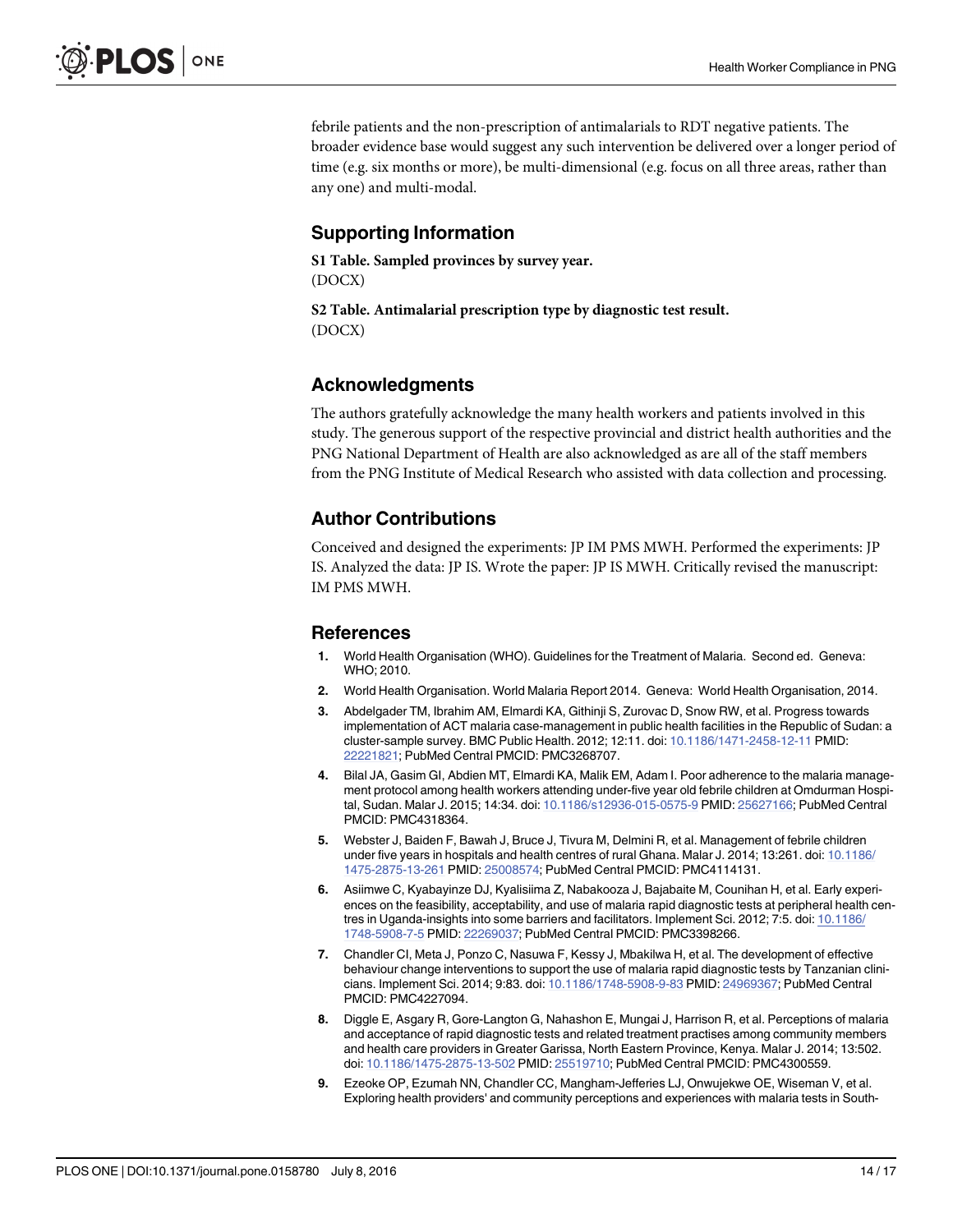East Nigeria: a critical step towards appropriate treatment. Malar J. 2012; 11:368. doi: [10.1186/1475-](http://dx.doi.org/10.1186/1475-2875-11-368) [2875-11-368](http://dx.doi.org/10.1186/1475-2875-11-368) PMID: [23130706](http://www.ncbi.nlm.nih.gov/pubmed/23130706); PubMed Central PMCID: PMC3507662.

- <span id="page-14-0"></span>[10.](#page-1-0) Martins JS, Zwi AB, Hobday K, Bonaparte F, Kelly PM. The implementation of a new Malaria Treatment Protocol in Timor-Leste: challenges and constraints. Health Policy Plan. 2012; 27(8):677–86. doi: [10.](http://dx.doi.org/10.1093/heapol/czs019) [1093/heapol/czs019](http://dx.doi.org/10.1093/heapol/czs019) PMID: [22460007;](http://www.ncbi.nlm.nih.gov/pubmed/22460007) PubMed Central PMCID: PMC3513764.
- [11.](#page-1-0) Chanda-Kapata P, Chanda E, Masaninga F, Habluetzel A, Masiye F, Fall IS. A retrospective evaluation of the quality of malaria case management at twelve health facilities in four districts in Zambia. Asian Pac J Trop Biomed. 2014; 4(6):498-504. doi: [10.12980/APJTB.4.2014C153](http://dx.doi.org/10.12980/APJTB.4.2014C153) PMID: [25182953;](http://www.ncbi.nlm.nih.gov/pubmed/25182953) PubMed Central PMCID: PMC3994361.
- 12. Selemani M, Masanja IM, Kajungu D, Amuri M, Njozi M, Khatib RA, et al. Health worker factors associated with prescribing of artemisinin combination therapy for uncomplicated malaria in rural Tanzania. Malar J. 2013; 12:334. doi: [10.1186/1475-2875-12-334](http://dx.doi.org/10.1186/1475-2875-12-334) PMID: [24053679;](http://www.ncbi.nlm.nih.gov/pubmed/24053679) PubMed Central PMCID: PMC3848943.
- [13.](#page-1-0) Steinhardt LC, Chinkhumba J, Wolkon A, Luka M, Luhanga M, Sande J, et al. Patient-, health worker-, and health facility-level determinants of correct malaria case management at publicly funded health facilities in Malawi: results from a nationally representative health facility survey. Malar J. 2014; 13:64. doi: [10.1186/1475-2875-13-64](http://dx.doi.org/10.1186/1475-2875-13-64) PMID: [24555546](http://www.ncbi.nlm.nih.gov/pubmed/24555546); PubMed Central PMCID: PMC3938135.
- [14.](#page-1-0) Ezenduka CC, Okonta MJ, Esimone CO. Adherence to treatment guidelines for uncomplicated malaria at two public health facilities in Nigeria; Implications for the 'test and treat' policy of malaria case management. J Pharm Policy Pract. 2014; 7(1):15. doi: [10.1186/2052-3211-7-15](http://dx.doi.org/10.1186/2052-3211-7-15) PMID: [25838917](http://www.ncbi.nlm.nih.gov/pubmed/25838917); PubMed Central PMCID: PMC4363460.
- [15.](#page-10-0) Manyando C, Njunju EM, Chileshe J, Siziya S, Shiff C. Rapid diagnostic tests for malaria and health workers' adherence to test results at health facilities in Zambia. Malar J. 2014; 13:166. doi: [10.1186/](http://dx.doi.org/10.1186/1475-2875-13-166) [1475-2875-13-166](http://dx.doi.org/10.1186/1475-2875-13-166) PMID: [24885996;](http://www.ncbi.nlm.nih.gov/pubmed/24885996) PubMed Central PMCID: PMC4026818.
- 16. Millar KR, McCutcheon J, Coakley EH, Brieger W, Ibrahim MA, Mohammed Z, et al. Patterns and predictors of malaria care-seeking, diagnostic testing, and artemisinin-based combination therapy for children under five with fever in Northern Nigeria: a cross-sectional study. Malar J. 2014; 13:447. doi: [10.](http://dx.doi.org/10.1186/1475-2875-13-447) [1186/1475-2875-13-447](http://dx.doi.org/10.1186/1475-2875-13-447) PMID: [25413231](http://www.ncbi.nlm.nih.gov/pubmed/25413231); PubMed Central PMCID: PMC4253990.
- [17.](#page-1-0) Mubi M, Kakoko D, Ngasala B, Premji Z, Peterson S, Bjorkman A, et al. Malaria diagnosis and treatment practices following introduction of rapid diagnostic tests in Kibaha District, Coast Region, Tanzania. Malar J. 2013; 12:293. doi: [10.1186/1475-2875-12-293](http://dx.doi.org/10.1186/1475-2875-12-293) PMID: [23977904](http://www.ncbi.nlm.nih.gov/pubmed/23977904); PubMed Central PMCID: PMC3765530.
- [18.](#page-1-0) Galactionova K, Tediosi F, de Savigny D, Smith T, Tanner M. Effective coverage and systems effectiveness for malaria case management in sub-Saharan African countries. PLoS One. 2015; 10(5): e0127818. doi: [10.1371/journal.pone.0127818](http://dx.doi.org/10.1371/journal.pone.0127818) PMID: [26000856](http://www.ncbi.nlm.nih.gov/pubmed/26000856); PubMed Central PMCID: PMC4441512.
- [19.](#page-1-0) Tanner M, Lengeler C, Lorenz N. From the efficacy of disease control tools to community effectiveness. Trans R Soc Trop Med Hyg. 1993; 87:518–23. PMID: [8266400](http://www.ncbi.nlm.nih.gov/pubmed/8266400)
- [20.](#page-1-0) Littrell M, Miller JM, Ndhlovu M, Hamainza B, Hawela M, Kamuliwo M, et al. Documenting malaria case management coverage in Zambia: a systems effectiveness approach. Malar J. 2013; 12:371. doi: [10.](http://dx.doi.org/10.1186/1475-2875-12-371) [1186/1475-2875-12-371](http://dx.doi.org/10.1186/1475-2875-12-371) PMID: [24160186](http://www.ncbi.nlm.nih.gov/pubmed/24160186); PubMed Central PMCID: PMC3842626.
- [21.](#page-1-0) Rao VB, Schellenberg D, Ghani AC. The potential impact of improving appropriate treatment for fever on malaria and non-malarial febrile illness management in under-5s: a decision-tree modelling approach. PLoS One. 2013; 8(7):e69654. doi: [10.1371/journal.pone.0069654](http://dx.doi.org/10.1371/journal.pone.0069654) PMID: [23922770](http://www.ncbi.nlm.nih.gov/pubmed/23922770); PubMed Central PMCID: PMC3726763.
- [22.](#page-2-0) Pulford J, Kurumop S, Ura Y, Siba P, Mueller I, Hetzel MW. Malaria case management in Papua New Guinea following the introduction of a revised treatment protocol. Malaria Journal. 2013; 12:433. doi: [10.1186/1475-2875-12-433](http://dx.doi.org/10.1186/1475-2875-12-433) PMID: [24279720](http://www.ncbi.nlm.nih.gov/pubmed/24279720)
- [23.](#page-2-0) Hetzel MW, Pulford J, Maraga S, Barnedas C, Reimer L, Tavul L, et al. Evaluation of the Global Fundsupported National Malaria Control Program in Papua New Guinea, 2009–2014. Papua New Guinea Medical Journal. 2014; 57(1–4):7–29. PMID: [26930885](http://www.ncbi.nlm.nih.gov/pubmed/26930885)
- [24.](#page-2-0) World Health Organisation. World Malaria Report 2012. Geneva: World Health Organisation, 2012.
- [25.](#page-2-0) World Health Organisation. World Malaria Report 2015. Geneva: WHO, 2015.
- [26.](#page-2-0) Papua New Guinea National Department of Health. National Malaria Treatment Protocol. Port Moresby: 2009.
- [27.](#page-3-0) National Competency Training Project. Malaria Diagnosis and the New Treatment Protocol: A Training Manual for Health Workers in Papua New Guinea. Port Moresby, PNG: Birdwing Publishing; 2010.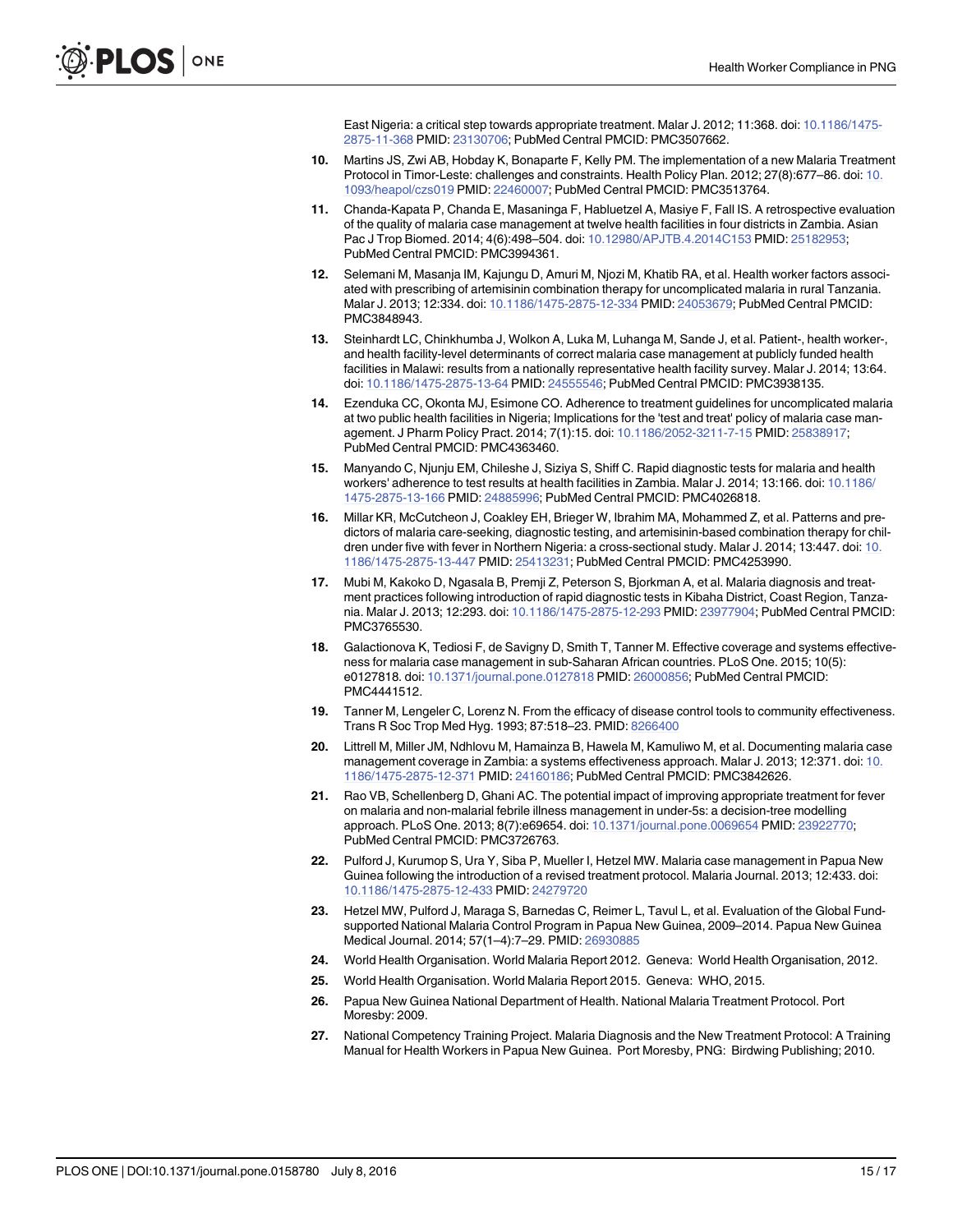- <span id="page-15-0"></span>[28.](#page-3-0) Paediatric Society of Papua New Guinea. Standard Treatment for Common Illnesses of Children in Papua New Guinea: Manual for Nurses, Community Health Workers, Health Extension Officers and Doctors. 9th ed. Port Moresby: Paediatric Society of Papua New Guinea; 2011.
- [29.](#page-3-0) National Department of Health. Standard Treatment Guidelines for Common Illness of Adults in Papua New Guinea: A Manual for Nurses, Health Extension Officers and Doctors. 6th ed. Port Moresby: National Department of Health; 2012.
- [30.](#page-3-0) Kurumop SF, Pulford J, Mueller I, Siba P, Hetzel MW. Diagnostic capacity and anti-malarial availability in Papua New Guinea prior to the introduction of a revised national malaria treatment protocol Papua New Guinea Medical Journal. 2014; 54(1–4):69–7.
- [31.](#page-10-0) Steinhardt LC, Chinkhumba J, Wolkon A, Luka M, Luhanga M, Sande J, et al. Quality of malaria case management in Malawi: results from a nationally representative health facility survey. PLoS One. 2014; 9(2):e89050. doi: [10.1371/journal.pone.0089050](http://dx.doi.org/10.1371/journal.pone.0089050) PMID: [24586497;](http://www.ncbi.nlm.nih.gov/pubmed/24586497) PubMed Central PMCID: PMC3930691.
- [32.](#page-10-0) Juma E, Zurovac D. Changes in health workers' malaria diagnosis and treatment practices in Kenya. Malar J. 2011; 10:1. doi: [10.1186/1475-2875-10-1](http://dx.doi.org/10.1186/1475-2875-10-1) PMID: [21214892](http://www.ncbi.nlm.nih.gov/pubmed/21214892); PubMed Central PMCID: PMC3022768.
- [33.](#page-11-0) Chappuis F, Alirol E, d'Acremont V, Bottieau E, Yansouni CP. Rapid diagnostic tests for non-malarial febrile illness in the tropics. Clin Microbiol Infect. 2013; 19(5):422–31. doi: [10.1111/1469-0691.12154](http://dx.doi.org/10.1111/1469-0691.12154) PMID: [23413992.](http://www.ncbi.nlm.nih.gov/pubmed/23413992)
- Saweri O, Pulford J, Mueller I, Siba PM, Hetzel MW. The treatment of non-malaria febrile illness in Papua New Guinea: findings from cross sectional and longitudinal studies of health worker practice. BMC Health Services Research. in press.
- 35. D'Acremont V, Kahama-Maro J, Swai N, Mtasiwa D, Genton B, Lengeler C. Reduction of anti-malarial consumption after rapid diagnostic tests implementation in Dar es Salaam: a before-after and cluster randomized controlled study. Malar J. 2011; 10:107. doi: [10.1186/1475-2875-10-107](http://dx.doi.org/10.1186/1475-2875-10-107) PMID: [21529365;](http://www.ncbi.nlm.nih.gov/pubmed/21529365) PubMed Central PMCID: PMC3108934.
- [36.](#page-11-0) Batwala V, Magnussen P, Nuwaha F. Antibiotic use among patients with febrile illness in a low malaria endemicity setting in Uganda. Malar J. 2011; 10:377. doi: [10.1186/1475-2875-10-377](http://dx.doi.org/10.1186/1475-2875-10-377) PMID: [22183039](http://www.ncbi.nlm.nih.gov/pubmed/22183039); PubMed Central PMCID: PMC3258227.
- [37.](#page-11-0) Senn N, Rarau P, Manong D, Salib M, Siba P, Robinson LJ, et al. Rapid diagnostic test-based management of malaria: an effectiveness study in Papua New Guinean infants with Plasmodium falciparum and Plasmodium vivax malaria. Clin Infect Dis. 2012; 54(5):644–51. doi: [10.1093/cid/cir901](http://dx.doi.org/10.1093/cid/cir901) PMID: [22198787](http://www.ncbi.nlm.nih.gov/pubmed/22198787).
- [38.](#page-11-0) Hensen B, Paintain LS, Shretta R, Bruce J, Jones C, Webster J. Taking stock: provider prescribing practices in the presence and absence of ACT stock. Malar J. 2011; 10:218. doi: [10.1186/1475-2875-](http://dx.doi.org/10.1186/1475-2875-10-218) [10-218](http://dx.doi.org/10.1186/1475-2875-10-218) PMID: [21812948](http://www.ncbi.nlm.nih.gov/pubmed/21812948); PubMed Central PMCID: PMC3163227.
- [39.](#page-11-0) Rowe AK, de Savigny D, Lanata CF, Victora CG. How can we achieve and maintain high-quality performance of health workers in low-resource settings? Lancet. 2005; 366(9490):1026–35. doi: [10.1016/](http://dx.doi.org/10.1016/S0140-6736(05)67028-6) [S0140-6736\(05\)67028-6](http://dx.doi.org/10.1016/S0140-6736(05)67028-6) PMID: [16168785.](http://www.ncbi.nlm.nih.gov/pubmed/16168785)
- [40.](#page-11-0) Namagembe A, Ssekabira U, Weaver MR, Blum N, Burnett S, Dorsey G, et al. Improved clinical and laboratory skills after team-based, malaria case management training of health care professionals in Uganda. Malar J. 2012; 11:44. doi: [10.1186/1475-2875-11-44](http://dx.doi.org/10.1186/1475-2875-11-44) PMID: [22330281;](http://www.ncbi.nlm.nih.gov/pubmed/22330281) PubMed Central PMCID: PMC3342908.
- 41. Wasunna B, Zurovac D, Bruce J, Jones C, Webster J, Snow RW. Health worker performance in the management of paediatric fevers following in-service training and exposure to job aids in Kenya. Malar J. 2010; 9:261. doi: [10.1186/1475-2875-9-261](http://dx.doi.org/10.1186/1475-2875-9-261) PMID: [20849650;](http://www.ncbi.nlm.nih.gov/pubmed/20849650) PubMed Central PMCID: PMC2955674.
- [42.](#page-11-0) Mbacham WF, Mangham-Jefferies L, Cundill B, Achonduh OA, Chandler CI, Ambebila JN, et al. Basic or enhanced clinician training to improve adherence to malaria treatment guidelines: a cluster-rando-mised trial in two areas of Cameroon. Lancet Glob Health. 2014; 2(6):e346-58. doi: [10.1016/S2214-](http://dx.doi.org/10.1016/S2214-109X(14)70201-3) [109X\(14\)70201-3](http://dx.doi.org/10.1016/S2214-109X(14)70201-3) PMID: [25103303](http://www.ncbi.nlm.nih.gov/pubmed/25103303).
- [43.](#page-12-0) Cundill B, Mbakilwa H, Chandler CI, Mtove G, Mtei F, Willetts A, et al. Prescriber and patient-oriented behavioural interventions to improve use of malaria rapid diagnostic tests in Tanzania: facility-based cluster randomised trial. BMC Med. 2015; 13:118. doi: [10.1186/s12916-015-0346-z](http://dx.doi.org/10.1186/s12916-015-0346-z) PMID: [25980737](http://www.ncbi.nlm.nih.gov/pubmed/25980737); PubMed Central PMCID: PMC4445498.
- [44.](#page-12-0) Lourenco C, Kandula D, Haidula L, Ward A, Cohen JM. Strengthening malaria diagnosis and appropriate treatment in Namibia: a test of case management training interventions in Kavango Region. Malar J. 2014; 13:508. doi: [10.1186/1475-2875-13-508](http://dx.doi.org/10.1186/1475-2875-13-508) PMID: [25518838](http://www.ncbi.nlm.nih.gov/pubmed/25518838); PubMed Central PMCID: PMC4301656.